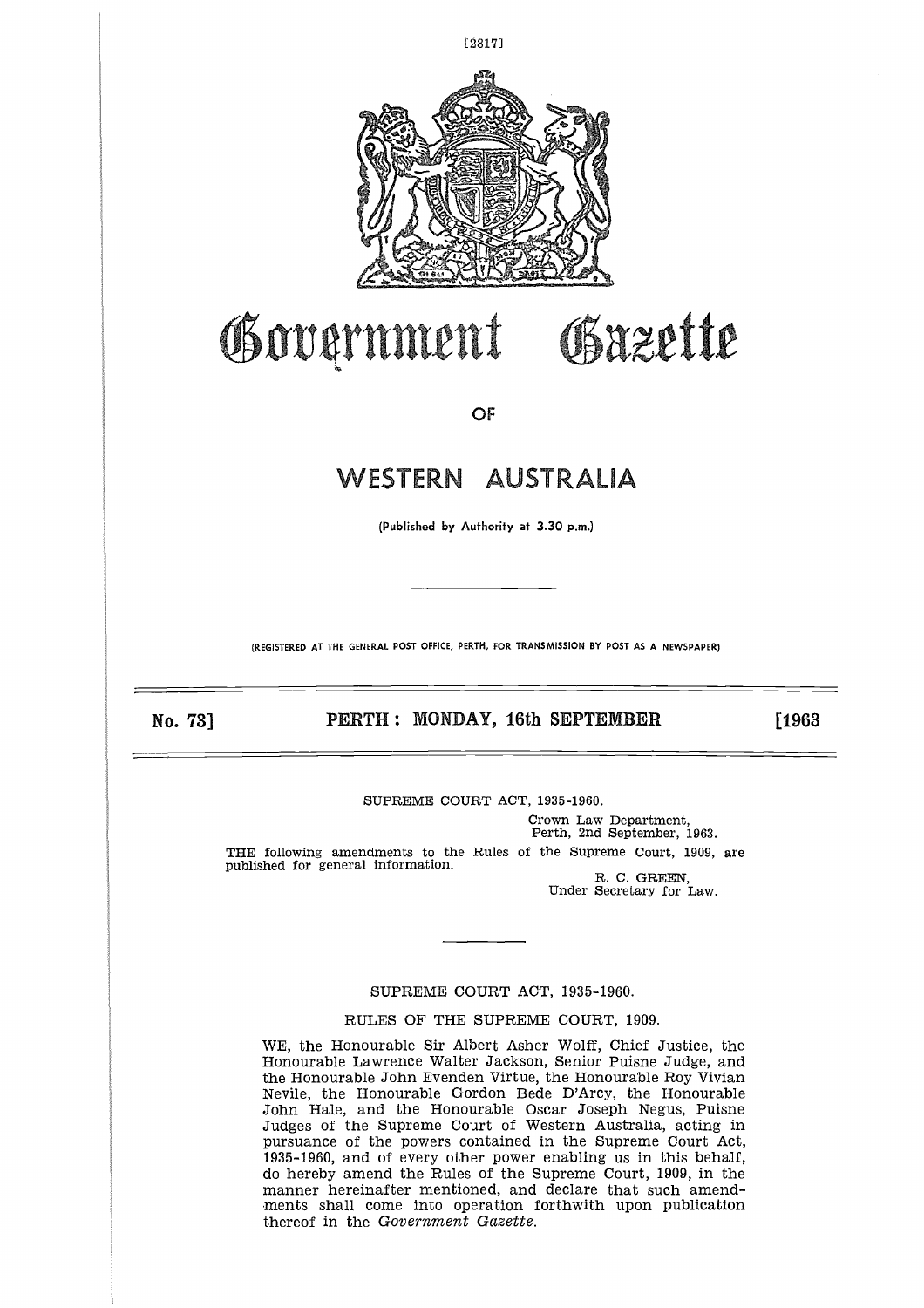#### ORDER XXXIV.

Order XXXIV is amended as follows:—

- (1) Rule 11 is amended by deleting the word "ten" in line 5, and inserting in lieu thereof the word "fourteen";
- (2) Subrule (3) of Rule 14 is rescinded and the following subrule is substituted:—

(3) Applications for dates for hearing of causes, matters, or issues other than undefended suits in divorce shall be made to the Associate of the Judge sitting in Chambers, or to such other officer as the Chief Justice may designate, not later than six days nor earlier than 28 days before the first day of the sittings in which a date of trial is sought. Notice of application shall be given to the other parties concerned who shall be entitled to be heard thereon.

(3) Subrule (1) of Rule 22 is amended by adding the following proviso:

> Provided that if an action has been settled it may be withdrawn from the list by producing to the proper officer before the trial commences, a consent in writing, signed by the parties.

#### ORDER LVIII.

#### Order LVIII is amended

- (1) by deleting the word "ten" in line 3 of Rule 7 and inserting in lieu thereof the word "fourteen";
- (2) by rescinding Rule 13 and substituting the following Rule:—

13. (1) As soon as is practicable after the notice of appeal has been served and filed, the practitioner acting for the appellant shall make out a list and index of the documents which shall constitute the record before the Full Court, and shall file the list and index in the Central Office and at the same time take out an appointment to settle the same before the Registrar. Forthwith after the appointment has been obtained a copy thereof and of the list and index shall be served on the other parties to the appeal.

(2) The Registrar may vary the list and index as he thinks proper and may, if he thinks necessary, obtain the direction of the Chief Justice, or of the senior Judge available.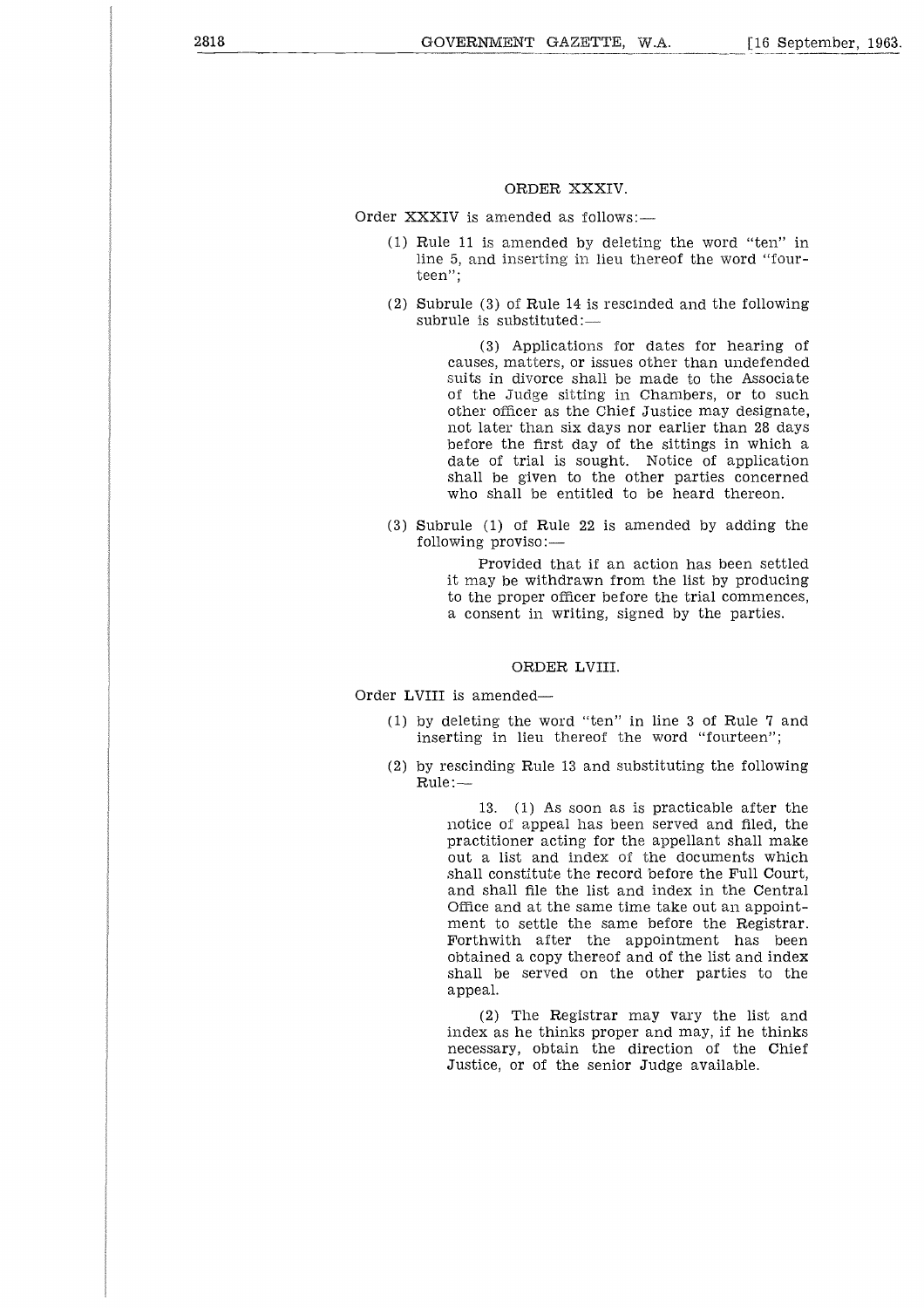(3) The transcript for use upon the hearing of an appeal shall, unless the Court or a Judge otherwise orders, be prepared in accordance with the provisions of Order LXVI and every tenth line in each page shall be numbered.

(4) Unless a Judge otherwise orders, no appeal shall be entered for hearing until the list and index of documents constituting the record has been settled before the Registrar.

(5) The thickness of any one volume of the transcript shall not exceed one and a half inches.

(6) The title page shall give the full and correct title of the proceedings, and the names of the solicitors for each party and their addresses for service.

(7) After the title page there shall follow an index consisting of a complete list of the documents contained in the record before the Full Court as settled by the Registrar stating in the case of each document whether it is copied or not, and if copied, indicating at what page of the transcript it appears.

(8) The index shall give the date of each document and, in the case of exhibits, the exhibit mark, and, in the case of documents marked only for identification, the letters "m.f.i." shall follow the exhibit mark.

(9) In the index the exhibits shall be arranged in the order in which they have been letter or numbered.

(10) The documents shall be arranged in the transcript in the following order:

- (a) Process and pleadings.
- (b) Evidence, oral or affidavit.
- (c) Testimony taken on commission or before an examiner and put in or used as evidence.
- (d) Exhibits:—
	- (i) Exhibits shall be arranged not in the order in which they have been lettered or numbered as exhibits, but in chronological order according to the date borne by the documents, or in the case of manifestly or admittedly misdated documents, their known dates.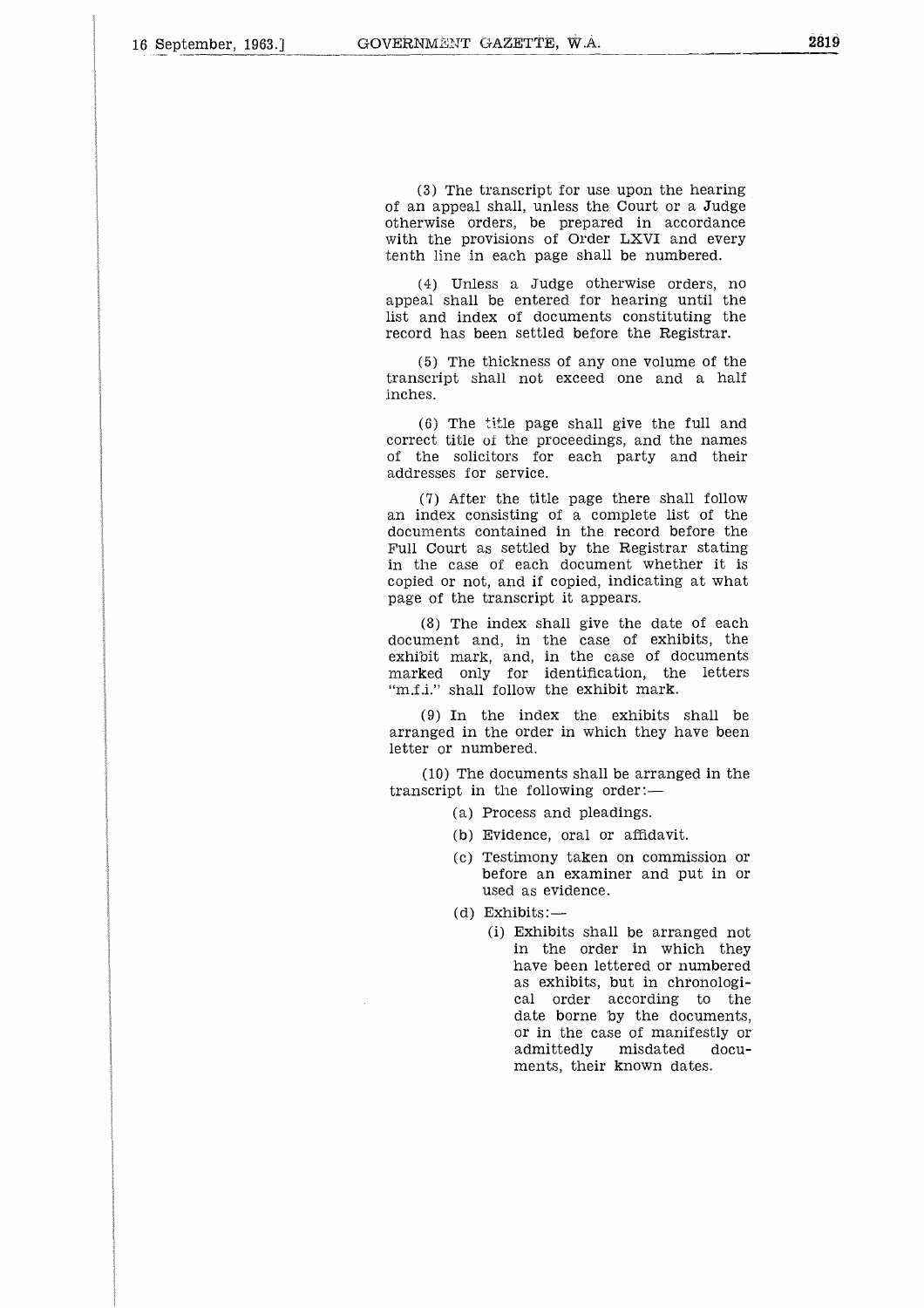- (ii) If a document is undated it shall be placed in the sequence contended for by the appellant, but the appellant shall inform the respondent of the position or order proposed for the document, and the respondent may require that a note "Date and order disputed" be inserted in the transcript at the head of the document.
- (iii) If the exhibits include a correspondence between or among two or more persons, or a group of documents which should be read consecutively and not interspersed among other documents, the letters forming the correspondence or the group of documents may be arranged in order of their dates and given a position together at a convenient place in relation to the other exhibits.
- (e) The reasons for judgment of the primary Judge or Court.
- (f) The formal judgment or order of the primary Judge or Court.
- (g) The notice of appeal.
- (h) The certificate that the transcript has been examined and is correct.

(11) The date and a short description of each document shall precede it, but formal headings shall not be printed or copied, and jurates, formal identification of exhibits and the like shall be omitted.

(12) Interrogatories and answers, and affidavits of documents, shall not be copied except so far as they were put in evidence.

(13) A copy of the transcript shall be examined with the original documents, and all copies shall be corrected.

(14) The examined copy of the transcript shall be filed in the Central Office with a certificate by the parties or their solicitors that it has been examined and is correct.

(15) The transcript shall be prepared and produced in a manner satisfactory to the Registrar.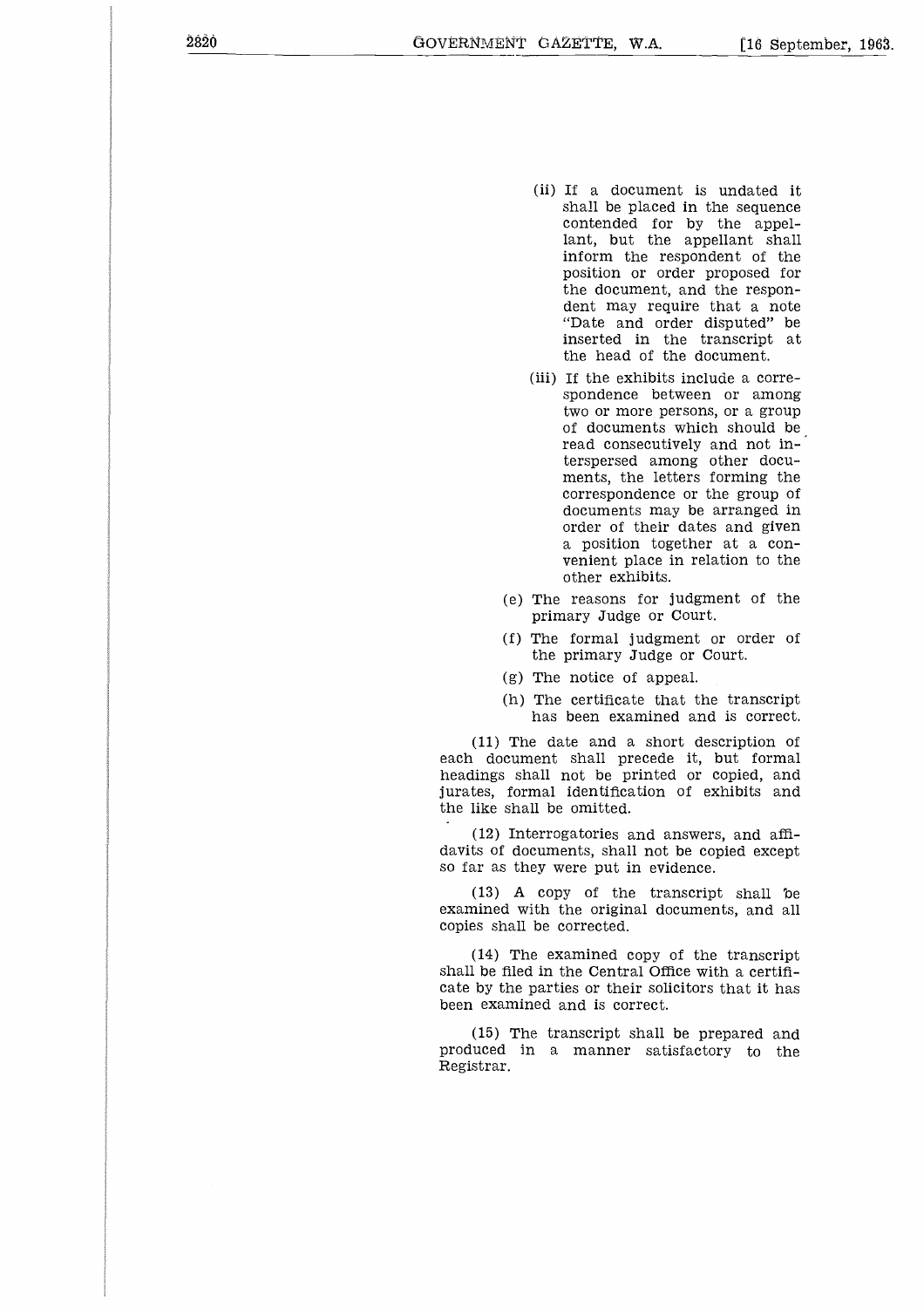(16) On any appeal or on any application to be heard before the Full Court, unless the Court or a Judge otherwise orders, the appellant or applicant, not less than seven days before the commencement of the sittings at which the appeal or application is set down for hearing, shall lodge at the Central Office five copies of the Appeal Book and such (if any) other copies as the Registrar may require for the use of the Judges upon the hearing of the appeal or application, and shall serve upon each of the respondents separately represented two copies of the Appeal Book.

(17) The costs of the Appeal Book shall be costs in the cause unless the Full Court shall otherwise order.

(18) When the evidence of witnesses is transscribed, there shall appear at the bottom of each page of such evidence the name of the witness, and whether he is examined, cross-examined, re-examined, or re-called.

(19) Only such documents as are relevant or necessary shall be included in the appeal book. The costs of copies of unnecessary documents or of documents copied at unnecessary length will not be allowed.

#### ORDER LIX.

#### Rule 10 is amended by adding a proviso as follows:

Provided that the Registrar may allow an appeal from a Local Court to be entered for hearing before the list and index of documents constituting the record has been settled, if an appointment for that purpose has been applied for or obtained.

#### ORDER LXIII.

Order LXIII is amended as follows:-

(1) Rules 1, 2 and 2A are rescinded and the following rules substituted:-

> 1. (1) The sittings of the Full Court and the civil sittings of the Court shall be held at times fixed by Rule of Court, from year to year.

> (2) If the day appointed for the commencement of sittings is a day on which the offices of the Court are closed, the sittings shall commence upon the next day on which the offices are open.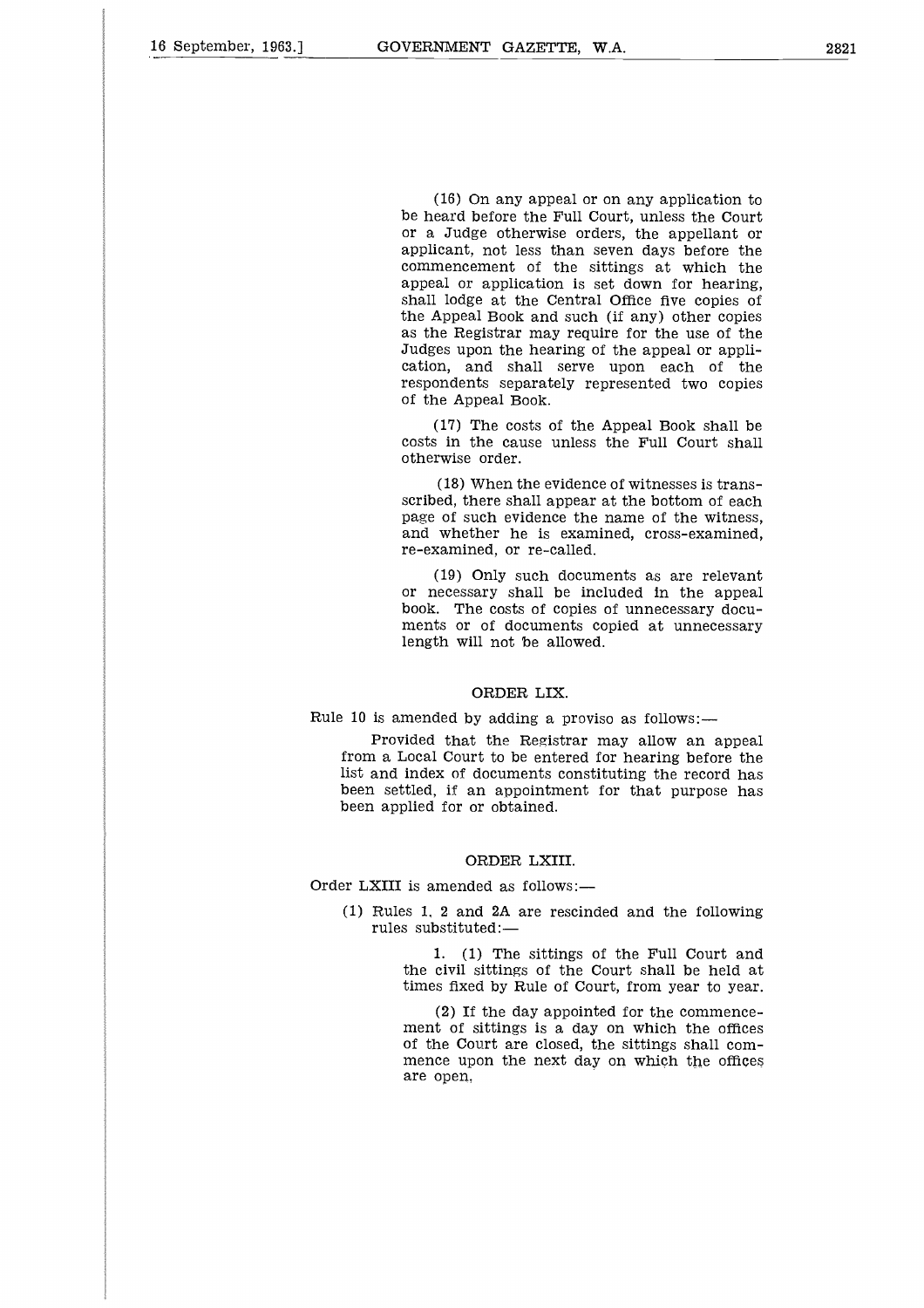2. The Criminal Sittings of the Supreme Court to be held at Perth monthly, except in the month of January, shall commence in each month on the first Tuesday thereof; provided that the day of commencement of any such monthly sittings may, at any time prior to such date, be altered to any other day in the month of such sittings by order of the Chief Justice published in the *Government Gazette.*

(2) Rule 4 is rescinded and the following rule substituted:—

> 4. The vacations to be observed in the Supreme Court shall be the Christmas Vacation, the Easter Vacation, and the Winter Vacation. The Christmas Vacation shall commence on the 24th day of December and terminate on the 11th day of February; the Easter Vacation shall commence on Good Friday and terminate on Easter Tuesday, and the Winter Vacation shall commence on a day in June, July or August fixed by Rule of Court, from year to year, and terminate on a day fourteen days after the day so fixed.

> > (Note: This rule is merely declaratory of an Order in Council dated 24th July, 1963, and gazetted 2nd August, 1963, whereby the vacations of the Supreme Court are regulated.)

(3) Rule 8 is amended by adding a proviso as follows:—

> Provided that the Chief Justice may direct that the offices or any office of the Court shall not be open between 1 p.m. and 2 p.m.

(4) Rule 13 is rescinded.

Dated this 23rd day of August, 1963,

A. A. WOLFF, Chief Justice. L. W. JACKSON. Senior Puisne Judge. J. E. VIRTUE, Puisne Judge. R. V. NEVILE, Puisne Judge. G. B. D'ARCY, Puisne Judge. JOHN HALE, Puisne Judge. OSCAR J. NEGUS, Puisne Judge.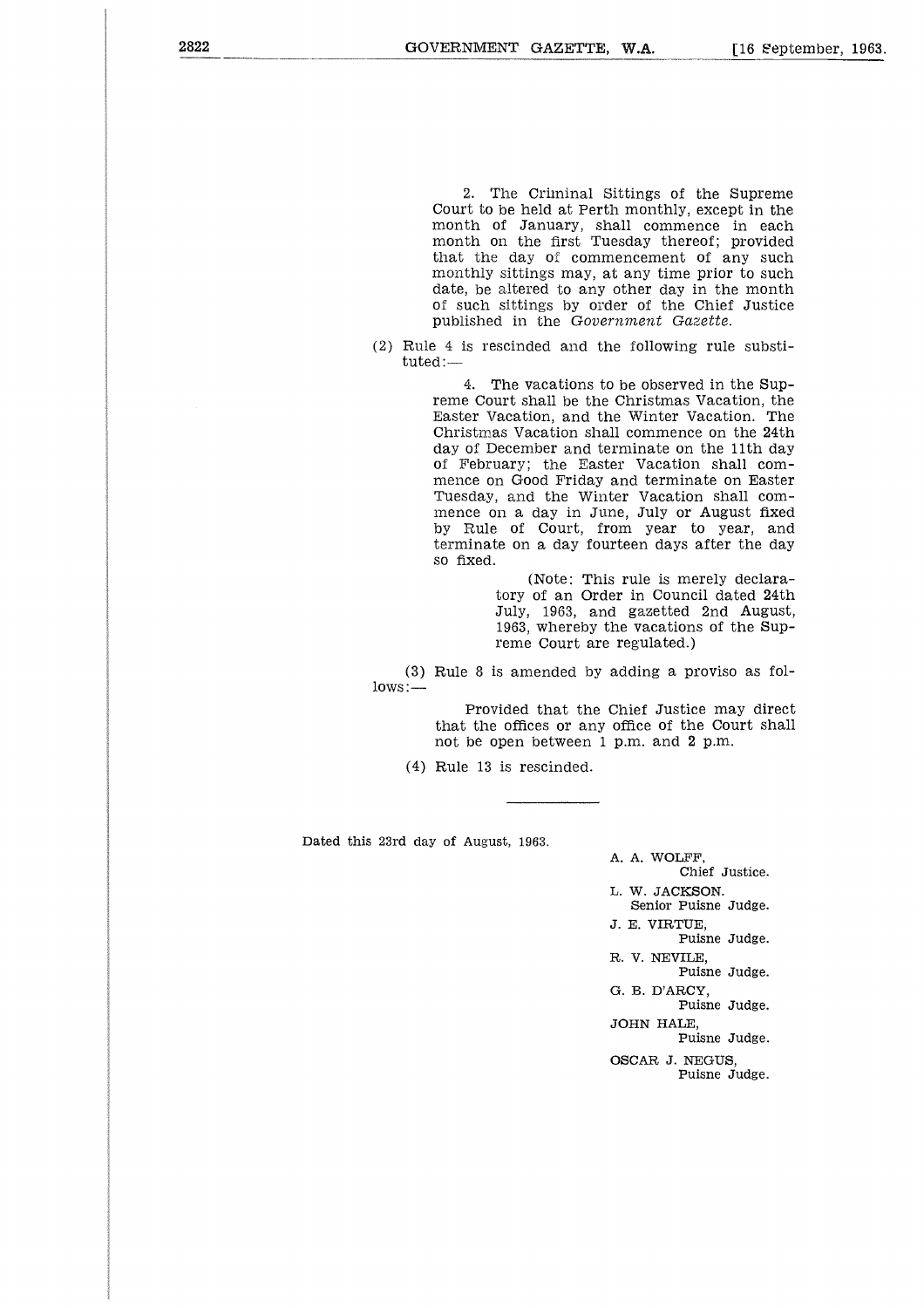### HEALTH ACT, 1911-1962.

#### Department of Public Health, Perth, 21st August, 1963.

P.H.D. 2302/59.

HIS Excellency the Lieutenant-Governor and Administrator in Executive Council, acting pursuant to the provisions of the Health Act, 1911-1962, has been pleased to make the regulations set forth in the schedule hereunder. W. S. DAVIDSON,

Commissioner of Public Health.

#### Schedule.

#### Regulations.

Appendix amended.

Principal 1. In these regulations the Midwives Regulations, 1959, pub-<br>regulations, lished in the Government Gazette on the 30th September, 1959, and lished in the *Government Gazette* on the 30th September, 1959, and amended by notice published in the *Government Gazette* on the 13th June, 1962, are referred to as the principal regulations. Fregulations set for the interestinct the schedule free the domestion of Public Health.<br>
The S. DAVIDSON,<br>
Schedule.<br>
Regulations.<br>
Schedule.<br>
Regulations.<br>
In these regulations the Midwives Regulations, 1959, pub-<br>
the Go

2. The Appendix to the principal regulations is amended by substituting for Form No. 2 the following form:

#### CASE REGISTER.

| Regulations.                                                                                                                                                                                                                                        |
|-----------------------------------------------------------------------------------------------------------------------------------------------------------------------------------------------------------------------------------------------------|
| In these regulations the Midwives Regulations, 1959, pub-<br>n the Gov <i>ernment Gazette</i> on the 30th September, 1959, and<br>d by notice published in the Government Gazette on the 13th<br>962, are referred to as the principal regulations. |
| The Appendix to the principal regulations is amended by<br>ting for Form No. 2 the following form: $-$                                                                                                                                              |
| Reg. 13(f).<br>Form No. 2.<br>Western Australia.<br>Department of Public Health.<br>Midwives Regulations.<br>CASE REGISTER.                                                                                                                         |
|                                                                                                                                                                                                                                                     |
|                                                                                                                                                                                                                                                     |
|                                                                                                                                                                                                                                                     |
|                                                                                                                                                                                                                                                     |
| * If any drugs, other than a simple aperient, have been adminis-<br>tered, state here their names, doses, times of administration, and<br>reasons for administration and the stages of labour when given                                            |

reasons for administration and the stages of labour when given.

#### HEALTH ACT, 1911-1962.

#### P.H.D. 209/45.

WHEREAS it is provided by section 343 of the Health Act, 1911-1962, that the Governor may cause to be prepared Model By-laws for all or any of the purposes for which by-laws may be made by a local authority; and whereas Model by-laws described as Series "A" have been prepared and published in the *Government Gazette* on 8th April, 1927, and amended from time to time thereafter, and reprinted pursuant to the Reprinting of Regulations Act, 1954, in the *Government Gazette* on 17th July, 1963; and whereas section 16 of the Health Act, 1911-1962, empowers the Commissioner to exercise and perform all or any of the powers and duties of a local authority in any place which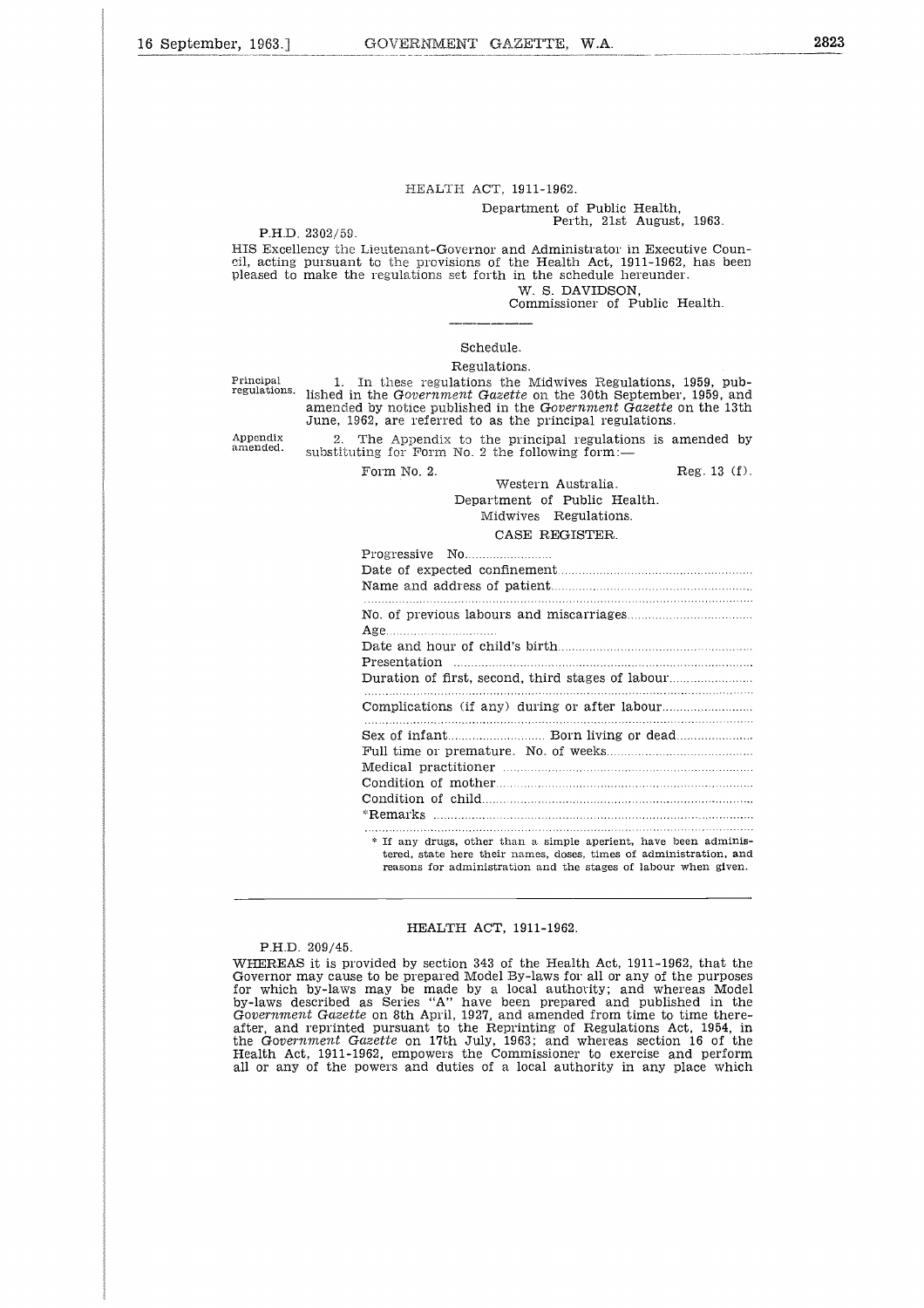does not lie within the boundaries of a district: Now, therefore I, William Sharp Davidson, Commissioner of Public Health, hereby adopt the aforesaid Model By-laws as reprinted in the *Gazette* on 17th July, 1963, without modifications to apply throughout the State, except in those portions which are included within the district of a local authority.

Dated at Perth this 8th day of August, 1963.

WILLIAM S. DAVIDSON, Commissioner of Public Health.

Approved by His Excellency the Lieutenant-Governor and Administrator in Executive Council this 29th day of August, 1963.

(Sgd.) W. S. LONNIE, Acting Clerk of the Council.

#### HEALTH ACT, 1911-1962.

Town of Melville.

P.H.D. 797/61.

WHEREAS under the provisions of the Health Act, 1911-1962, a local authority may make or adopt by-laws and may alter, amend or repeal any by-laws so made or adopted: Now, therefore, the Town of Melville, being a local authority within the meaning of the Act and having adopted the Model By-laws described as Series "A" as reprinted, pursuant to the Reprinting of Regulations Act, 1954, 'in the *Government Gazette* on the 9th August, 1956, doth hereby resolve and determine that the said adopted by-laws shall be amended as follows:

#### PART I.—GENERAL SANITARY PROVISIONS.

After by-law 1B insert a new by-law to stand as by-law 1BA as follows:—

#### 1BA.—Bore-Hole Type Privy.

(1) Where it is necessary to provide a temporary privy convenience in accordance with the requirements of by-law IAA, such privy, subject to the approval of the local authority, may be a bore-hole type privy. For the purposes of this by-law a bore-hole privy shall include the pedestal type pan, the slab into which the pan fits and the enclosure.

(2) Any bore-hole privy installed in accordance with this by-law shall comply with the following conditions:

- (a) It shall be a fixture approved by the Commissioner of Public Health in accordance with the requirements of the Health Act (Sewerage, Drainage and Underground Water Supply) Regulations.
- (b) It shall be installed only in a position approved by an inspector.
- (c) The bore-hole shall be not less than four feet nor more than eight feet deep and not less than six inches nor more than eight inches diameter.
- (d) It shall comply with the requirements of by-law 1B, paragraphs  $1$  (b), (c) and (d).
- (e) It shall be inspected and approved by the Local Authority Health Inspector before use.
- (f) It shall be maintained in a clean and fly-proof condition, in sound structural condition and in accordance with the requirements of these by-laws.
- (g) Before removal from the site or immediately it ceases to be used the privy shall be thoroughly cleansed and the bore-hole filled with clean earth.

(3) A bore-hole privy shall be installed and used on all premises as required by the local authority after the 30th day of August, 1963, providing it complies with the requirements of these by-laws.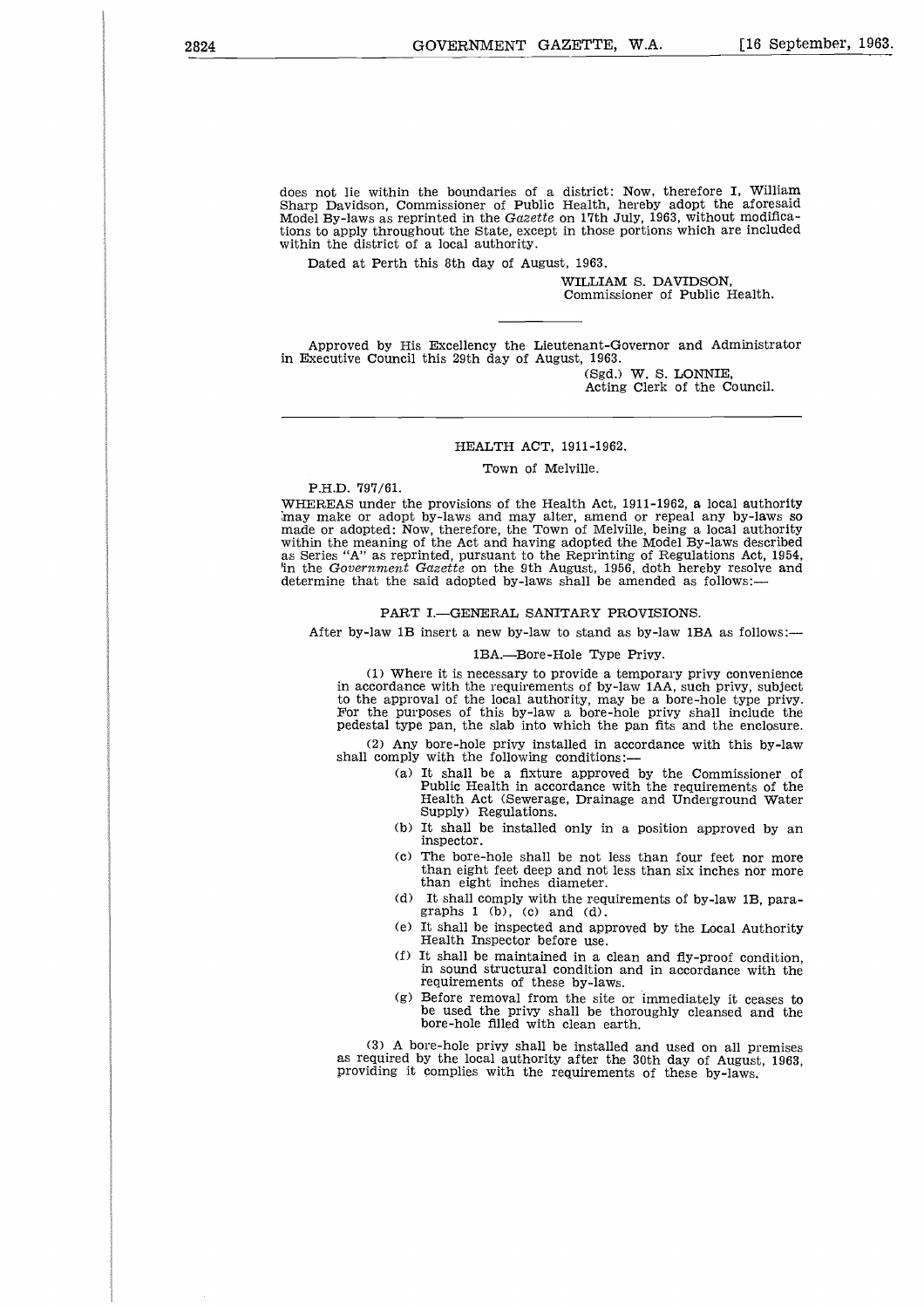(4) In pursuance of section 110 of the Health Act, 1911-1962, the whole of the local authority district is prescribed as being the area within which provision may be made for the reception of nightsoil below ground by means of a bore-hole type privy.

Passed at a meeting of the Town of Melville this 23rd day of July, 1963. R. F. CARROLL,

Mayor. J. E. ELLIS, Town Clerk.

Approved by His Excellency the Lieutenant-Governor and Administrator in Executive Council this 21st day of August, 1963.

> (Sgd.) W. S. LONNIE, Acting Clerk of the Council.

#### HEALTH ACT, 1911-1962. Narrogin Town Council.

Resolution.

P.H.D. 993/53.

WHEREAS under the provisions of the Health Act, 1911-1962, a local health authority may make or adopt by-laws, and may amend, repeal or alter any by-laws so made or adopted: Now, therefore, the Narrogin Town Council, being a local authority within the meaning of the Act and having adopted the Model By-laws described as Series "A" as reprinted pursuant to the Reprinting of Regulations Act, 1954, in the *Government Gazette* on the 9th day of August, 1956, doth hereby resolve and determine that the said adopted by-laws shall be amended as follows:—

#### PART I—GENERAL SANITARY PROVISIONS.

1. Amend by-law 4A by adding a further subclause (3) as follows:

(3) Kitchen facilities as follows: At least one sink, which shall be installed in the kitchen, scullery or other room usually used for the purpose of washing domestic dishes and utensils, and which sink shall have the following characteristics:—

- (i) It shall be properly supported so that the height of the top of the front edge of the sink shall be between thirtyfour (34) inches and thirty-nine (39) inches above floor level.
- (ii) It will be provided with a drainage board or boards integral with or affixed thereto.
- (iii) The draining board or boards shall have an impervious upper surface which shall be so constructed and installed that water falling thereon shall drain into the sink.
- 2. After by-law 4B of Part I add a new by-law 4C as follows:-

4C. In relation to cooking facilities to be provided in houses or public places in accordance with the provisions of section 99 of the Health Act, the following provisions shall apply:

- (1) Every house used for human habitation shall be provided with
	- (a) a wood or solid fuel stove, which shall have hot plate surface area of at least one and one-half square feet and oven space of at least one cubic foot, which shall be properly installed to provide for the escape of smoke through a properly constructed brick, iron, asbestos, cement or other approved chimney; or
	- (b) an electric cooker which shall have hot plate surface area of at least 100 square inches, and oven space of at least one cubic foot; or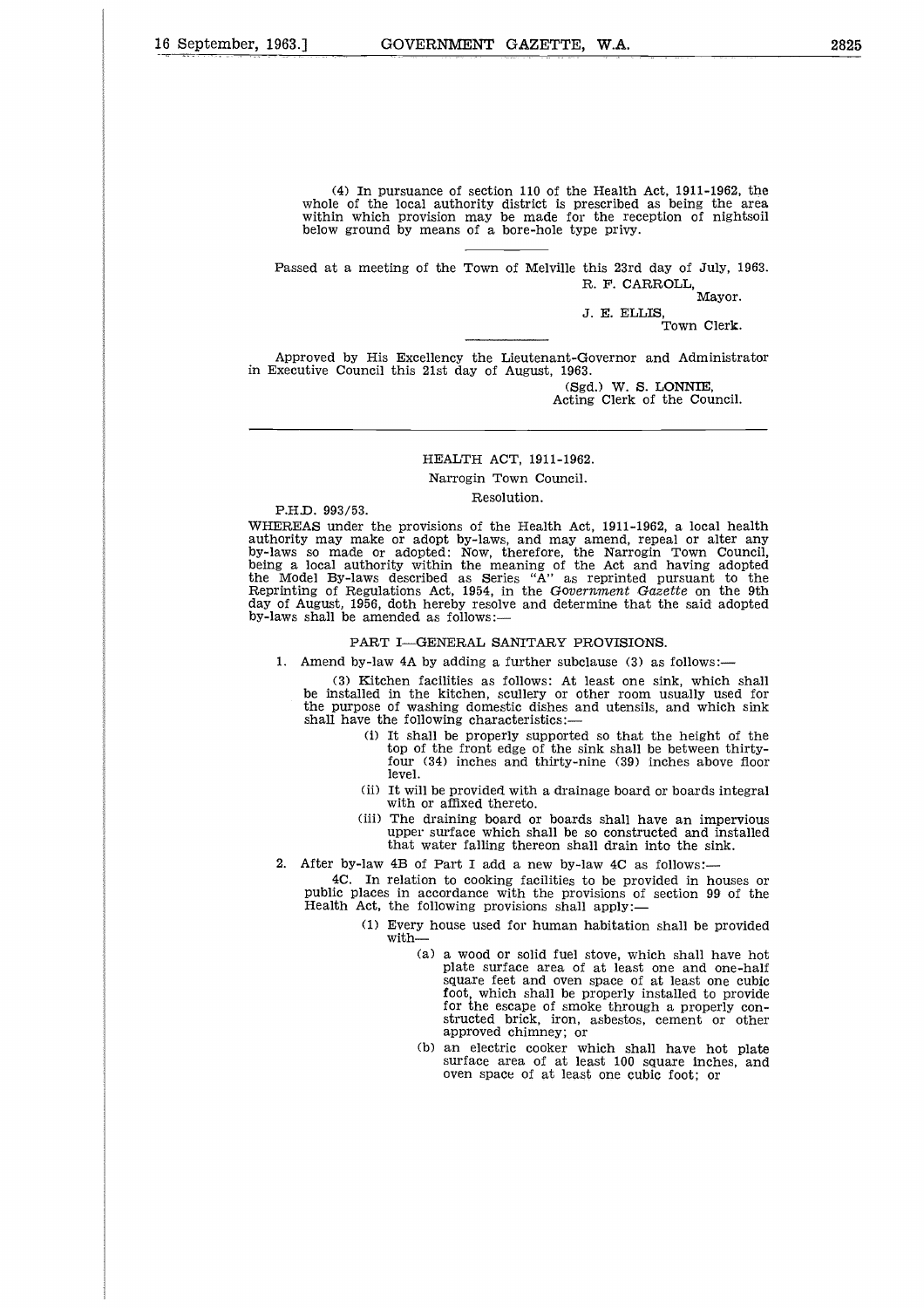(c) a gas or oil fuel stove, which shall have at least two main cooking burners and oven space of at least one cubic foot.

Where a stove operated by gas or any type of oil fuel is installed, it shall be provided with a properly constructed hood attached to a flue of at least 24 square inches in sectional area, which shall conduct the waste products of combustion to the outside air without creating a nuisance.

And where in any house common cooking facilities are used by more than two separate family units, a separate stove shall be provided for each two family units.

(2) The stove or stoves provided in accordance with paragraph (1) hereof and all brickwork, chimney or flues, recesses and other parts thereof shall at all times whilst such house is occupied or used, or available for occupation or use, be kept and maintained in good order and condition and properly repaired and fit for use. or compussion to the busside and whinout creating<br>
musance.<br>
And where in any house common cooking facil<br>
are used by more than two separate family units, a sepa<br>
stove shall be provided for each two family units.<br>
(2) The

Passed at a meeting of the Town of Narrogin this 9th day of July, 1963. T. N. HOGG,

G. STEWART, Town Clerk.

Approved by His Excellency the Lieutenant-Governor and Administrator in Executive Council this 29th day of August, 1963.

(Sgd.) W. S. LONNIE, Acting Clerk of the Council.

#### HEALTH ACT, 1911-1960.

Shire of Perth.

Amendment to Consolidated Health By-laws.

P.H.D. 1156/62. Pt. 1.

THE Shire of Perth, being a local authority under the provisions of the Health Act, 1911-1960, doth hereby, under and by virtue of the powers conferred upon it in that behalf by the said Act and all other powers enabling it, make and publish the following by-law:

The by-laws of the Shire of Perth published in the *Government Gazette* of the 30th May, 1961, are hereby amended in the following manner:

After by-law 8 the following new by-law is inserted:—

Cleansing of Utensils Used in Food Preparation.

8A. The owner of every premises in which food is prepared for sale packed or weighed shall provide and maintain a hot water installation and sink facilities adequate for the thorough cleansing of all vessels and utensils used in the preparation, packing or weighing of the food. thy-la<br>
8A<br>
packed<br>
bion a<br>
sunto a<br>
d this<br>
d this<br>
d this<br>
could a<br>
Could L.S.<br>
l<br>
L.S.<br>
l

Dated this 2nd day of July, 1963. The Common Seal of the Shire of Perth was hereunto affixed by authority of a resolution of the Council in the presence of-

 $[L.S.]$ 

HERBERT R. ROBINSON,

President. LLOYD P. KNUCKEY,

Shire Clerk.

Approved by His Excellency the Lieutenant-Governor and Administrator of Western Australia in Executive Council this 21st day of August, 1963. (Sgd.) W. S. LONNIE, Acting Clerk of the Council.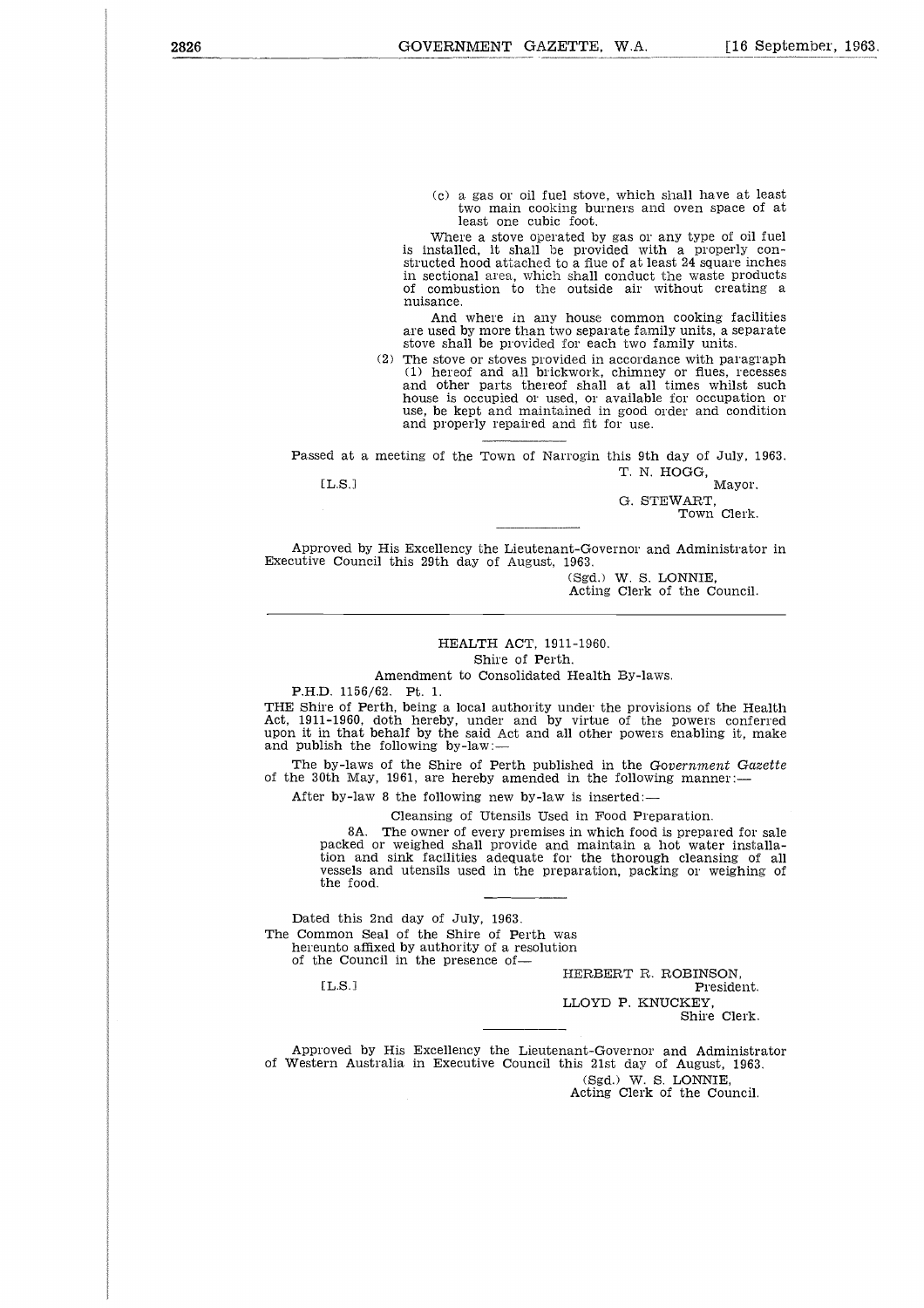#### HEALTH ACT, 1911-1962. Shire of Wyndham-East Kimberley.

P.H.D. 514/61.

WHEREAS under the provisions of the Health Act, 1911-1962, a local authority may make or adopt by-laws and may alter, amend or repeal any by-laws so made or adopted: Now, therefore, the Shire of Wyndham-East Kimberley, being a local authority within the meaning of the Act and having adopted the Model Ely-laws described as Series "A" and reprinted, pursuant to the Reprinting of Regulations Act, 1954, in the *Government Gazette* on 9th August, 1956, and further amended the said adopted by-laws as set out by notice, published in the *Government Gazette on 30th January*, 48 Set out by hottle, published in the said adopted by lowe that the said adopted by-laws shall be amended as follows:

#### PART I.—GENERAL SANITARY PROVISIONS.

By-law 1C is revoked and a new by-law is inserted as follows: $-$ 

1C—Provision of Apparatus for the Bacteriolytic Treatment

of Sewage.

Every house constructed in the portion of the district, being the townsite of Wyndham, as defined under the Land Act, 1933, after the coming into operation of this by-law, shall be provided by the owner of that house with an apparatus for the bacteriolytic treatment of sewage before it is occupied or used.

Passed at a meeting of the Wyndham-East Kimberley Shire Council this 16th day of July, 1963.

R. SARGENT, President.

G. GAUNT,

Shire Clerk.

Approved by His Excellency the Lieutenant-Governor and Administrator in Executive Council this 21st day of August, 1963.

(Sgd.) W. S. LONNIE, Acting Clerk of the Council.

#### TRAFFIC ACT, 1919-1958.

Shire of Kalamunda.

Speed Limit By-law.

THE Kalamunda Shire Council, pursuant to an Order in Council under section 49 of the Traffic Act, 1919-1958, and in exercise of the powers thereby conferred, doth hereby make the following by-law to have effect in the Municipality of the Shire of Kalamunda:—

A person shall not drive any vehicle at a speed exceeding 35 miles per hour along those portions of William Street (road No. 186) (between Welshpool Road and Abernethy Road), Abernethy Road (road No. 2715) (between Welshpool Road and William Street), Welshpool Road (road No. 2977) (between William Street and Boundary Road), Hale Road (road No. 1838) (between Abernethy Road and Hawtin Road), Hawtin Road (road No. 5643) (between Hale Road and the southern limit of Maida Vale Townsite). The Muslim Speed Limit Column 1.<br>
Column 1.<br>
Column 2.<br>
Column 2.<br>
Column 2.<br>
Column 2.<br>
Column 2.<br>
Column 2.<br>
Column 2.<br>
Column 2.<br>
Column 2.<br>
Column 2.<br>
Column 2.<br>
Column 2.<br>
Column 2.<br>
Column 2.<br>
Column 2.<br>
Column 2.<br>
C not drive any vehicle at a speed exceeding 35 mil<br>
e portions of William Street (road No. 186) (between<br>
md Abernethy Road), Abernethy Road (road N<br>
shpool Road and William Street), Welshpool Road<br>
etween William Street an not drive any venicle at a speed exceeding so mile<br>e portions of William Street (road No. 186) (between<br>ind Abernethy Road), Abernethy Road (road No.<br>Ishpool Road and William Street), Welshpool Road<br>extween William Street

Provided that a person shall not drive a motor wagon or tractor (whether prime mover or not) of a gross weight inclusive of its load, if any, specified in column 1 hereunder, at a speed exceeding the maximum speed limit prescribed therefor in Column 2 hereunder.

| of hour and monique, hour, monique, recall down no<br>etween Welshpool Road and William Street). Welshpool Road<br>o. 2977) (between William Street and Boundary Road). Hal<br>oad No. 1838) (between Abernethy Road and Hawtin Road)<br>Road (road No. 5643) (between Hale Road and the southern<br>Maida Vale Townsite). |                                  |
|----------------------------------------------------------------------------------------------------------------------------------------------------------------------------------------------------------------------------------------------------------------------------------------------------------------------------|----------------------------------|
| vided that a person shall not drive a motor wagon or tracto:<br>r prime mover or not) of a gross weight inclusive of its load<br>specified in column 1 hereunder, at a speed exceeding the<br>m speed limit prescribed therefor in Column 2 hereunder.                                                                     |                                  |
| Column 1.                                                                                                                                                                                                                                                                                                                  | Column 2.                        |
| Gross<br>Weight                                                                                                                                                                                                                                                                                                            | Maximum<br>Speed Limit<br>m.p.h. |
| (i) Exceeding 3 tons but not exceeding 7 tons                                                                                                                                                                                                                                                                              | 35                               |
| (ii) Exceeding 7 tons but not exceeding 20 tons                                                                                                                                                                                                                                                                            | 30                               |
| (iii) Exceeding 20 tons                                                                                                                                                                                                                                                                                                    | 25                               |
|                                                                                                                                                                                                                                                                                                                            |                                  |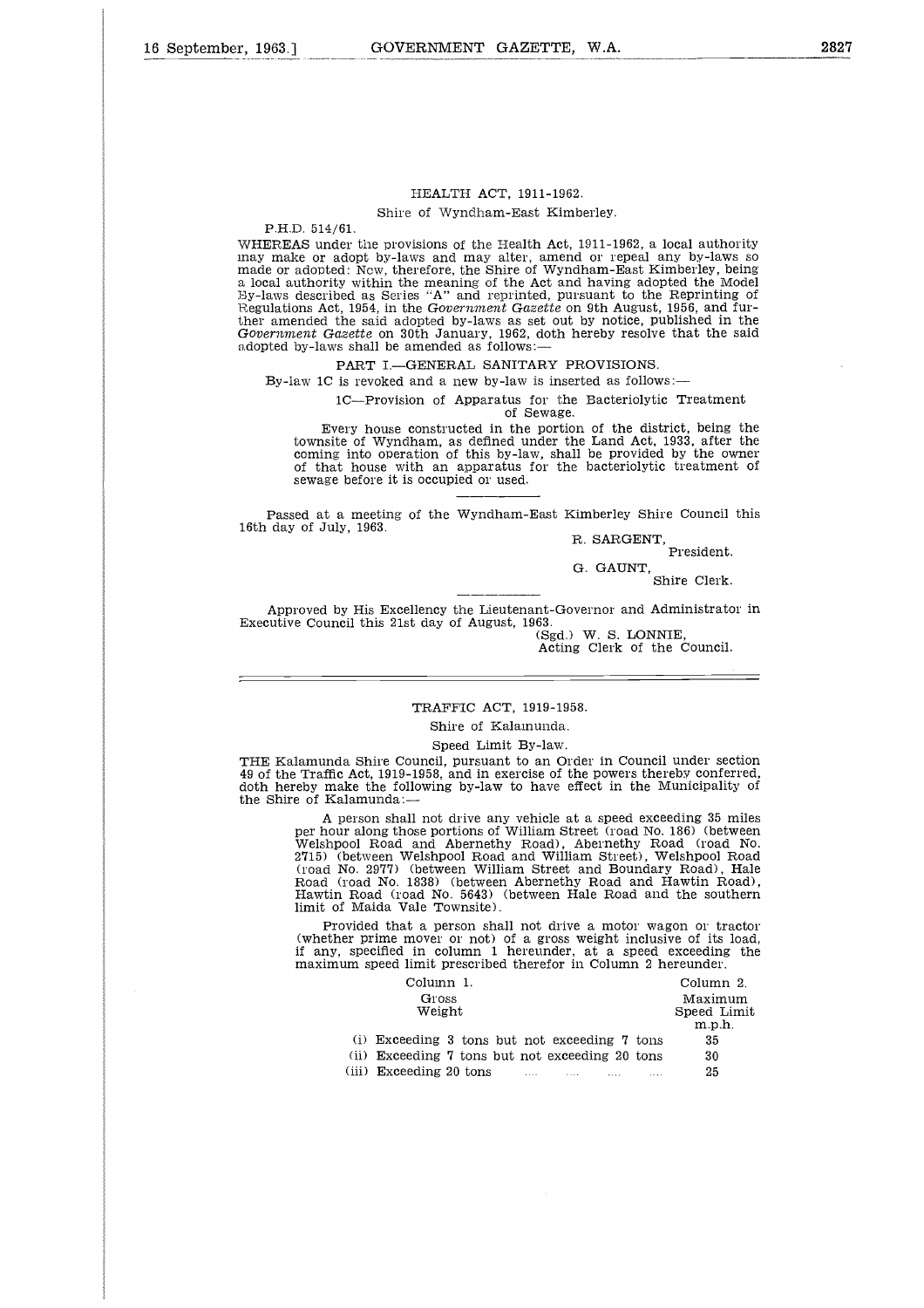Provided also that a person shall not drive a motor car, motor wagon or tractor (whether prime mover or not), to which is attached a trailer semi-trailer or caravan, the gross weight of which vehicle and attachment, inclusive of their respective loads, if any, is specified in column 1 hereunder at a speed exceeding the respective maximum speed limit prescribed therefor in column 2 hereunder. at a person shall not drive a motor car, motor wager<br>
interprime mover or not), to which is attached a trail<br>
interprecise loads, if any, is specified in colum<br>
is speed exceeding the respective maximum speed lim<br>
or in co

| d also that a person shall not drive a motor car, motor wago:                                                                                                                                                                                                                                                |                                  |
|--------------------------------------------------------------------------------------------------------------------------------------------------------------------------------------------------------------------------------------------------------------------------------------------------------------|----------------------------------|
| or (whether prime mover or not), to which is attached a trailer<br>iller or caravan, the gross weight of which vehicle and attach<br>iclusive of their respective loads, if any, is specified in columi<br>nder at a speed exceeding the respective maximum speed limi<br>ed therefor in column 2 hereunder. |                                  |
| Column 1.                                                                                                                                                                                                                                                                                                    | Column 2.                        |
| Gross<br>Weight                                                                                                                                                                                                                                                                                              | Maximum<br>Speed Limit<br>m.p.h. |
| (i) Up to but not exceeding 3 tons                                                                                                                                                                                                                                                                           | 35                               |
| (ii) Exceeding 3 tons but not exceeding 7 tons                                                                                                                                                                                                                                                               | 35                               |
| (iii) Exceeding 7 tons but not exceeding 20 tons                                                                                                                                                                                                                                                             | 30                               |
| (iv) Exceeding 20 tons                                                                                                                                                                                                                                                                                       | 25                               |
|                                                                                                                                                                                                                                                                                                              |                                  |

A person committing a breach of this by-law shall, on conviction, be liable to a penalty not exceeding twenty pounds (£20). A<br>pe liab<br>ed at a<br>[L.S.]

Passed at a meeting of the Kalamuda Shire Council this 17th day of June, 1963.

 $[**L.S.**]$ 

Recommended

RAY C. OWEN, President.

P. A. MORAN,

Shire Clerk.

(Sgd.) J. F. CRAIG, Minister for Traffic.

Approved by His Excellency the Lieutenant-Governor and Administrator in Executive Council this 21st day of August, 1963.

(Sgd.) W. S. LONNIE, Acting Clerk of the Council.

#### JETTIES ACT, 1926-1957

Public Works Department, Perth, 26th August, 1963.

HIS Excellency the Lieutenant-Governor and Administrator in Executive Council, acting pursuant to the powers conferred by the Jetties Act, 1926-1957, has been pleased to make the regu-lations set forth in the schedule hereunder.

> J. McCONNELL, Under Secretary for Works.

#### Schedule

#### Regulations

Principal regulations.

1. In these regulations the Jetties Act Regulations, 1940, as reprinted pursuant to the Reprinting of Regulations Act, 1954, and published as so reprinted in the *Government Gazette* on the 1st August, 1961, with all amendments to and including those appearing in the *Government Gazette* on the 28th September,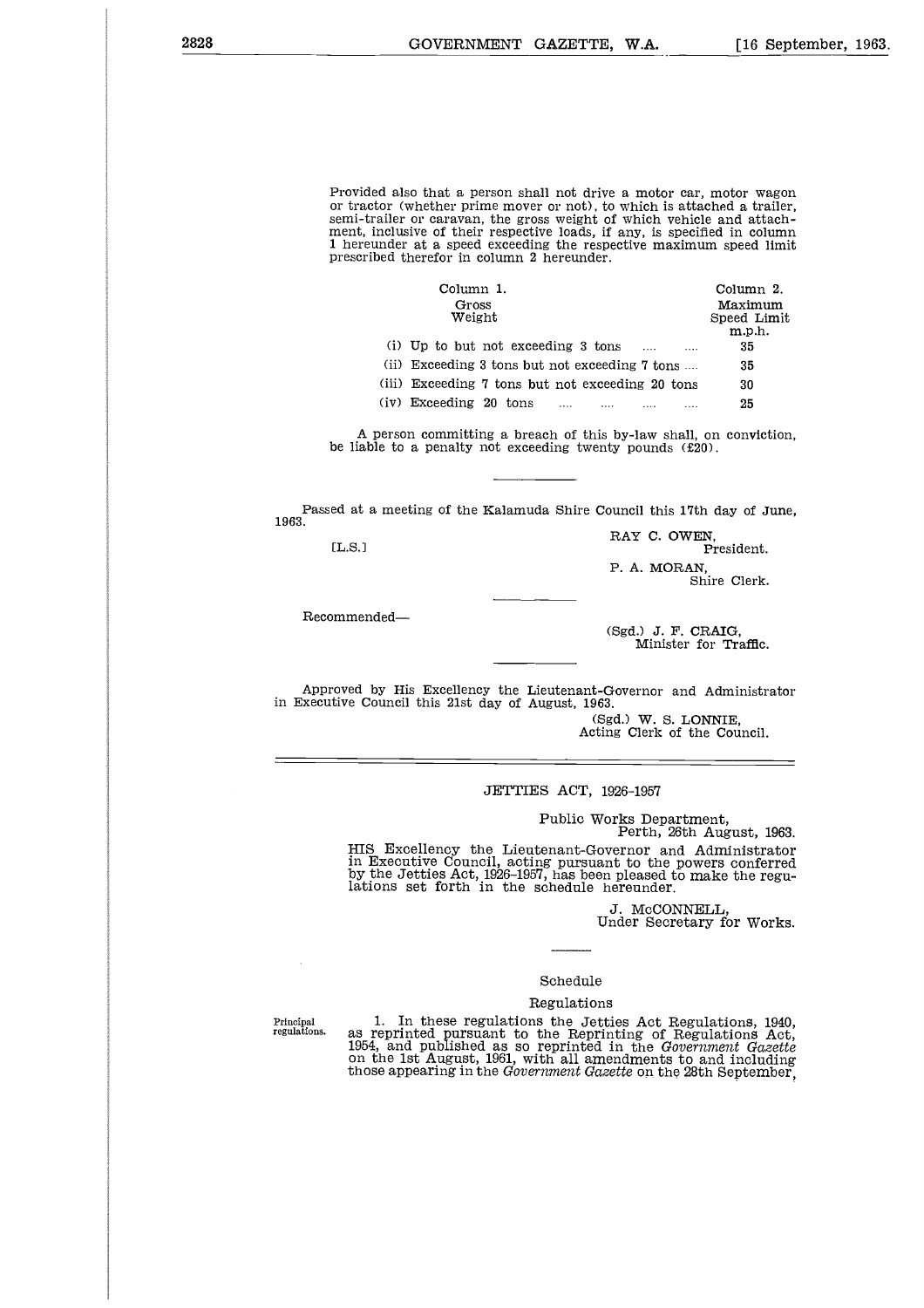Reg. 67A amended.

1960, and amended from time to time thereafter by notices published in the *Government Gazette*, are referred to as the principal regulations.

2. Regulation 67A of the principal regulations is amended

- (a) by substituting for the passage, "liquids derived from petroleum, coal and shale" in line two of paragraph (1) the passage, "inflammable liquid, liquids derived from petroleum, coal or shale and liquids having a flash point less than 150 deg. Fahrenheit" ;
- (b) by deleting the words, "and also at the shore end of the wharf" in the last line of paragraph  $(10)$  and by adding to that paragraph the passage, "Where required by the Department an approved non-return valve shall be to the approval of the Department the requirement of a non-return valve at the seaward end of the pipe line may be dispensed with, if the distance from the outer or seaward end of the line to the non-return valve on shore does not exceed 50 feet.
	- In special circumstances, and as approved in writing by the Department, a non-return valve may be by-passed by the installation of a rising spindle gate valve connected to an approved branch line<br>for "Go-Devil" or product separation device opera-<br>tion and back loading. This valve must be kept<br>closed and locked except when the pipe line is to<br>be cleared of contents or

and

(c) by adding immediately after the passage, "Depart-ment." in the last line of paragraph (12) the passage, "A suitably designed cathodic protection system may be accepted for the purpose of this paragraph.".

**Reg. 67B amended.**

- 3. Regulation 67B of the principal regulations is amended
	- (a) by substituting for the passage, "petroleum, coal and shale" in lines two and three of subparagraph (a) of paragraph (3) the passage, "inflammable liquid, liquids derived from petroleum, coal or shale and liquids having a flash point less than 150 deg. Fahrenheit" ;
	- (b) by substituting for the passage, "petroleum, coal and shale" in line two of paragraph  $(4)$  the passage, "in-<br>flammable liquid, liquids derived from petroleum,<br>coal or shale and liquids having a flash point less than<br>
	- (c) by substituting for the passage, "petroleum, coal and<br>shale having a flash point of over 150 deg. Fahrenheit"<br>in lines two, three and four of paragraph (5) the passage,<br>"inflammable liquid, liquids derived from petrole 150 deg. Fahrenheit'
	- (d) by adding immediately after the word, "longer" being<br>the last word in paragraph  $(9)$  the passage, ", but,<br>where a change of grade of inflammable liquid is made<br>by face to face pumping or short water plug separation<br>t
	- (e) by adding immediately after the word, "Fahrenheit' being the last word in paragraph (23) the words, "or any pipe line provided it is patrolled to the satisfaction of the Department".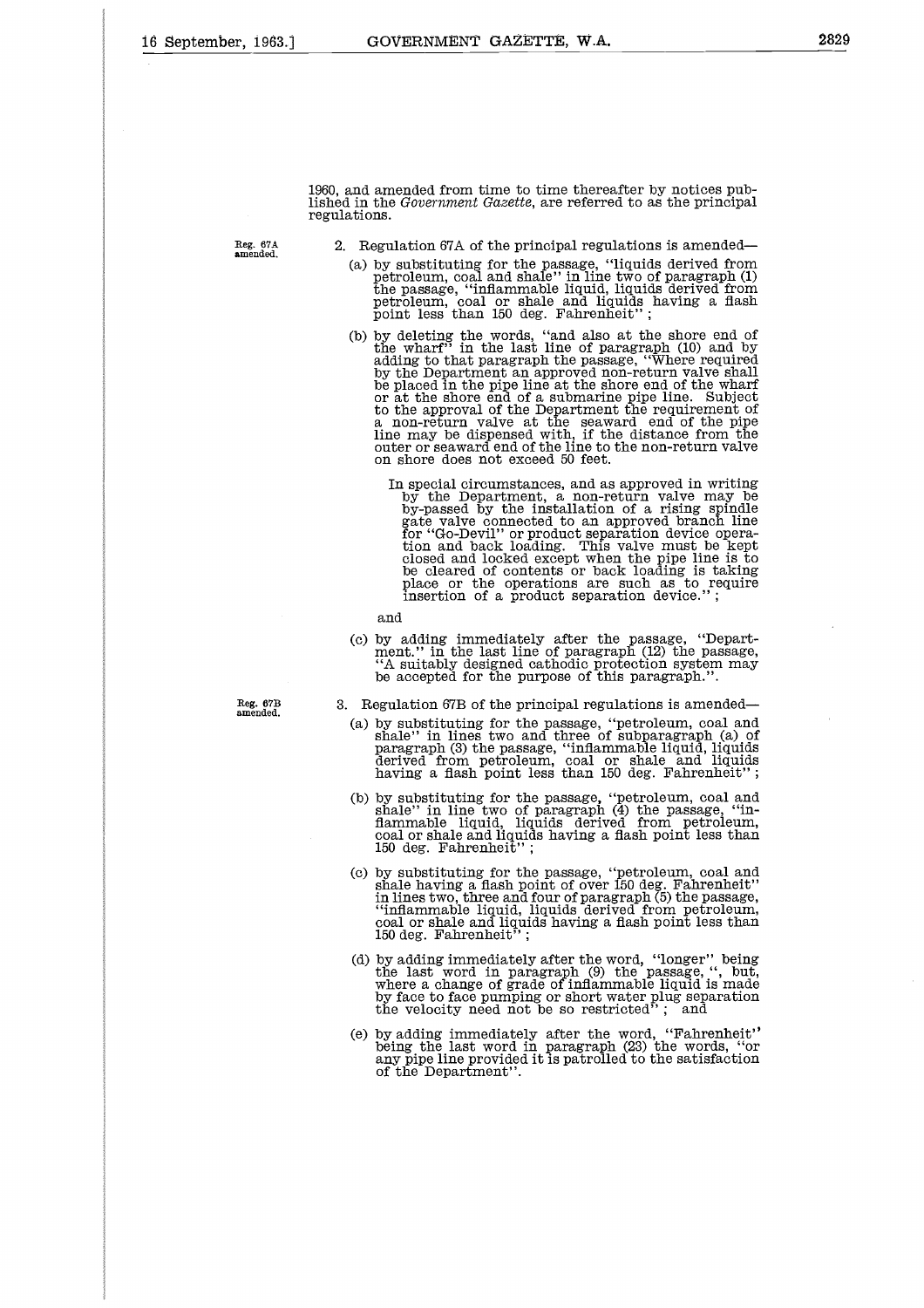Apprendix I<br>amended.

## Apprendix I 4. Appendix I to the principal regulations is amended by<br>substituting for the Schedule of Wharfage Dues, Handling and<br>Haulage Charges on Inwards and Outwards Cargo relating to<br>the port of Esperance the followin

#### ESPERANCE

#### *Schedule of Wharfage Dues and Handling Charges on Inwards and Outwards Cargo*

| Description of Goods                                                                                                                                                                                                                                                                                                                                                                                                                                                                                                                                                                                                      | Wharfage<br>Dues                             | Handling<br>Charges<br>Subject to<br>variation.<br>* See notes<br>following<br>Schedule |
|---------------------------------------------------------------------------------------------------------------------------------------------------------------------------------------------------------------------------------------------------------------------------------------------------------------------------------------------------------------------------------------------------------------------------------------------------------------------------------------------------------------------------------------------------------------------------------------------------------------------------|----------------------------------------------|-----------------------------------------------------------------------------------------|
|                                                                                                                                                                                                                                                                                                                                                                                                                                                                                                                                                                                                                           | £s.d.                                        | £<br>s. d.                                                                              |
| All goods for which other specific rates are not provided—per ton                                                                                                                                                                                                                                                                                                                                                                                                                                                                                                                                                         | 13<br>6                                      | 0<br>1<br>0                                                                             |
| Bullion and Specie—per box or bar<br>$\cdots$<br>$\cdots$                                                                                                                                                                                                                                                                                                                                                                                                                                                                                                                                                                 | 4<br>0<br>7<br>0                             | $\overline{2}$<br>0<br>4<br>0                                                           |
| $\ldots$<br>$\cdots$<br>Caneware-                                                                                                                                                                                                                                                                                                                                                                                                                                                                                                                                                                                         |                                              |                                                                                         |
| Lounges and Settees-each<br>$\cdots$<br>$\cdots$<br>$\cdots$<br>$\cdots$<br>$\cdots$<br>$\cdots$<br>$\ldots$<br>$\cdots$                                                                                                                                                                                                                                                                                                                                                                                                                                                                                                  | $\overline{2}$<br>$\mathbf 0$<br>1<br>0      | 1<br>8<br>1<br>8                                                                        |
| Chairs, Tables, etc.--each<br>Coal (in bags)--per ton<br>$\cdots$<br>$\cdots$<br>$\cdots$                                                                                                                                                                                                                                                                                                                                                                                                                                                                                                                                 | 4<br>6                                       | $\bf{0}$<br>0<br>1                                                                      |
| Coal (loose), if landed by basket-per ton<br>$\ddotsc$<br>$\cdots$<br>$\cdots$<br>$\cdots$<br>$\cdots$                                                                                                                                                                                                                                                                                                                                                                                                                                                                                                                    | 4<br>6<br>3<br>6                             | 6<br>$\Omega$<br>1<br>0<br>0                                                            |
| Cohe-per ton<br>Copper Matte-per ton<br>Copper Matte-per ton<br>Empty Returns-per ton<br>Explosives -per ton measurement<br>Explosives (minimum)<br>Explosives (minimum)<br>Construction of the property of the property of the property<br>Ex<br>$\cdots$<br>$\cdots$<br>$\cdots$<br>$\cdots$                                                                                                                                                                                                                                                                                                                            | 3<br>6                                       | 12<br>0                                                                                 |
| $\cdots$<br>                                                                                                                                                                                                                                                                                                                                                                                                                                                                                                                                                                                                              | $\frac{5}{7}$<br>$\Omega$<br>6               | 14<br>$\theta$<br>1<br>0<br>0                                                           |
| $\cdots$<br>$\cdots$<br>$\cdots$                                                                                                                                                                                                                                                                                                                                                                                                                                                                                                                                                                                          | 7<br>6                                       | 10<br>0                                                                                 |
| Flint Stones and Metal Balls used for mine milling purposes—per tou                                                                                                                                                                                                                                                                                                                                                                                                                                                                                                                                                       | 4<br>$\Omega$<br>10                          | 1<br>0<br>0<br>$\bf{0}$<br>1                                                            |
| <b>ALCOHOL</b><br>$\cdots$<br>                                                                                                                                                                                                                                                                                                                                                                                                                                                                                                                                                                                            | 0<br>Free                                    | 0<br>$\bf{0}$<br>1<br>0                                                                 |
| $\ldots$<br>                                                                                                                                                                                                                                                                                                                                                                                                                                                                                                                                                                                                              | 3                                            | S                                                                                       |
| $\cdots$<br>$\cdots$<br>Kapok, Fibre and like material-per ton measurement<br>$\cdots$                                                                                                                                                                                                                                                                                                                                                                                                                                                                                                                                    | 13<br>6<br>7<br>6                            | $\mathbf{2}$<br>0<br>$\Omega$<br>$\Omega$<br>1                                          |
| Lead Concentrates-per ton<br>$\cdots$<br>                                                                                                                                                                                                                                                                                                                                                                                                                                                                                                                                                                                 | 4<br>0                                       | 12<br>$\bf{0}$                                                                          |
| Manures—per ton<br>$\cdots$<br>Material (in crude form for the manufacture of artificial manure and                                                                                                                                                                                                                                                                                                                                                                                                                                                                                                                       | $\overline{2}$<br>6                          | 14<br>$\Omega$                                                                          |
| acids such as Rock Phosphate, Phosphatic Guano, Sulphur and                                                                                                                                                                                                                                                                                                                                                                                                                                                                                                                                                               |                                              |                                                                                         |
| sulphur bearing ores, etc.) in bulk cargoes and landed loose (i) if landed by tubs or baskets—per ton                                                                                                                                                                                                                                                                                                                                                                                                                                                                                                                     | $\overline{2}$<br>9                          | 3<br>8                                                                                  |
| Meats, frozen or chilled (in carcase form) per ton<br>$\cdots$<br>$\cdots$                                                                                                                                                                                                                                                                                                                                                                                                                                                                                                                                                | $\overline{2}$<br>9                          | $\bar{8}$<br>1                                                                          |
| Minerals, metallic and earthy, metallurgical products miued in the                                                                                                                                                                                                                                                                                                                                                                                                                                                                                                                                                        | 10<br>$\Omega$                               | $\theta$<br>$\mathbf{1}$<br>0                                                           |
| State-per ton-                                                                                                                                                                                                                                                                                                                                                                                                                                                                                                                                                                                                            |                                              |                                                                                         |
| $\cdots$<br><br>$\cdots$                                                                                                                                                                                                                                                                                                                                                                                                                                                                                                                                                                                                  | 2<br>ĥ<br>3<br>6                             | 6<br>o<br>9<br>0                                                                        |
| $\begin{array}{ll} \displaystyle \frac{\partial \mathbf{u}}{\partial \mathbf{u}} & \displaystyle \frac{\partial \mathbf{u}}{\partial \mathbf{u}}\\ \displaystyle \frac{\partial \mathbf{u}}{\partial \mathbf{u}} & \displaystyle \frac{\partial \mathbf{u}}{\partial \mathbf{u}} \end{array}$<br>$\cdots$<br>$\cdots$<br>$\cdots$                                                                                                                                                                                                                                                                                         | 1<br>6                                       | ${12}$<br>6                                                                             |
| $\cdots$<br>                                                                                                                                                                                                                                                                                                                                                                                                                                                                                                                                                                                                              | 1<br>6<br>1<br>6                             | $\ddagger\bar{3}$<br>6<br>†3<br>6                                                       |
| $\begin{array}{lllllllll} \text{ls} & \text{in} & \text{non--}\\ \text{a) in containers} & \text{} & \text{}\\ \text{(b) loose} & \text{} & \text{}\\ \text{(c) copper concentrations} & \text{}\\ \text{(c) copper concentrations} & \text{}\\ & \text{}\\ & \text{}\\ & \text{}\\ & \text{}\\ & \text{}\\ & \text{}\\ & \text{}\\ & \text{}\\ & \text{}\\ & \text{}\\ & \text{}\\ & \text{}\\ & \text{}\\ & \text{}\\ & \text{}\\ & \text{}\\ & \text{}\\ & \text{}\\ & \text{}\\ & \text{}\\ & \text{$<br>$\sim$ $\frac{1}{100}$<br>$\sim$<br>$\sim$ 0.00<br>$\cdots$<br>$\cdots$<br>Motor Cars---per ton<br>$\ddotsc$ | 13<br>6                                      | $\mathbf{2}$<br>0 ea.<br>0                                                              |
| Motor Cars, Utilities, Trailers and Caravans for conveyance of pas-<br>sengers and/or personal effects only used and uncased, and on                                                                                                                                                                                                                                                                                                                                                                                                                                                                                      |                                              |                                                                                         |
| own wheels—each<br>Motor Cycles—each<br>المتداد المتداد الممدد المتداد المتداد المتدا<br>$\cdots$                                                                                                                                                                                                                                                                                                                                                                                                                                                                                                                         | $\bf{0}$<br>1<br>$\Omega$                    | 14<br>0                                                                                 |
| $\cdots$<br>$\cdots$<br>$\cdots$<br>$\cdots$<br>$\cdots$<br>$\cdots$<br>$\cdots$<br>Naphtha and Benzine-per ton                                                                                                                                                                                                                                                                                                                                                                                                                                                                                                           | 6<br>6                                       | 1<br>0<br>0<br>1<br>0                                                                   |
| $\cdots$<br>$\cdots$<br>$\ldots$<br>$\cdots$<br>$\cdots$<br>Oils and Greases-per ton                                                                                                                                                                                                                                                                                                                                                                                                                                                                                                                                      | 13<br>6<br>13<br>6                           | 0<br>0<br>1<br>0                                                                        |
| Oil and Inflammable Liquids (Fuel, lighting or lubricating), pumped                                                                                                                                                                                                                                                                                                                                                                                                                                                                                                                                                       |                                              |                                                                                         |
| ashore in bulk by means of wharf pipe line-per ton of 250 gallons<br>$\sim$ 1000 $^{\circ}$                                                                                                                                                                                                                                                                                                                                                                                                                                                                                                                               | 11<br>0                                      | 1<br>0                                                                                  |
| Passenger's Baggage, trucked-per package<br>Salt-outward only-per ton<br>$\sim$<br>$\cdots$<br>$\sim$ 1000 $\mu$<br>$\cdots$                                                                                                                                                                                                                                                                                                                                                                                                                                                                                              | 0<br>1                                       | 14<br>0                                                                                 |
| Sandalwood—per ton<br>$\cdots$<br>$\cdots$<br>$\cdots$<br>$\ldots$<br>Skins in bales or bundles—per bale or bundle<br>$\overline{a}$<br>$\cdots$<br>                                                                                                                                                                                                                                                                                                                                                                                                                                                                      | 4<br>6<br>1<br>3                             | 14<br>0<br>0<br>4                                                                       |
| Tiles and Slates-per ton manuscript and states-<br>$\ldots$<br>$\cdots$<br>$\cdots$                                                                                                                                                                                                                                                                                                                                                                                                                                                                                                                                       | 7<br>0                                       | 0<br>0<br>1                                                                             |
| Timber—per ton<br>Vehicles and Agricultural Implements mounted on own wheels—                                                                                                                                                                                                                                                                                                                                                                                                                                                                                                                                             | 5<br>0                                       | 1<br>$\bf{0}$<br>$\bf{0}$                                                               |
| per ton weight<br>$\cdots$                                                                                                                                                                                                                                                                                                                                                                                                                                                                                                                                                                                                | 0<br>14                                      | 16<br>0 ea.                                                                             |
| Vehicles and Agricultural implements unmounted-per ton weight<br>Wheat—outward only—per ton<br>التبيان التبيان التحديث<br>$\cdots$<br>$\sim$ $\sim$                                                                                                                                                                                                                                                                                                                                                                                                                                                                       | 14<br>0<br>5<br>0                            | 14<br>$\bf{0}$<br>5<br>4                                                                |
|                                                                                                                                                                                                                                                                                                                                                                                                                                                                                                                                                                                                                           | $\overline{2}$<br>0                          | ţ1<br>6                                                                                 |
|                                                                                                                                                                                                                                                                                                                                                                                                                                                                                                                                                                                                                           | 9                                            | ‡2<br>0                                                                                 |
| Donkeys-each<br>المنتداب التنبات المندر<br>$\sim$<br>$\sim$ 1000 $\mu$<br>$\cdots$<br>$\cdots$                                                                                                                                                                                                                                                                                                                                                                                                                                                                                                                            | 3<br>6                                       | 0<br>ĥ                                                                                  |
| Calves, Foals and Dogs—each<br>$\sim$<br>$\cdots$<br>$\cdots$<br>$\cdots$<br><br>Pigs—each<br>$\mathbf{r}$                                                                                                                                                                                                                                                                                                                                                                                                                                                                                                                | $\boldsymbol{2}$<br>6<br>$\overline{2}$<br>6 | 2<br>0<br>1<br>0                                                                        |
| Pigs—each<br>Sheep and Goats—each<br>Other—each<br>$\cdots$<br>$\cdots$<br>$\cdots$<br>$\sim$ $\sim$<br>$\ldots$<br><br>                                                                                                                                                                                                                                                                                                                                                                                                                                                                                                  | 6                                            | 6                                                                                       |
| $\cdots$<br>$\cdots$<br>$\sim$<br>Animals or Poultry, in cages or crates-at per ton of 40 cub. ft. of                                                                                                                                                                                                                                                                                                                                                                                                                                                                                                                     |                                              | $\overline{2}$<br>0                                                                     |
| cage or crate<br>$\mathbf{a}(\mathbf{a})$ , and the same contribution of $\mathbf{a}(\mathbf{a})$                                                                                                                                                                                                                                                                                                                                                                                                                                                                                                                         | 7<br>0                                       | 14<br>$\bf{0}$                                                                          |
| Minimum charges-per consignment<br>$\cdots$<br>$\cdots$<br>$\cdots$<br>$\cdots$                                                                                                                                                                                                                                                                                                                                                                                                                                                                                                                                           | 2<br>0                                       | 1<br>0                                                                                  |
| † Not subject to increases in handling rates as set out hereunder.                                                                                                                                                                                                                                                                                                                                                                                                                                                                                                                                                        |                                              |                                                                                         |
|                                                                                                                                                                                                                                                                                                                                                                                                                                                                                                                                                                                                                           | # Per handling.                              |                                                                                         |
|                                                                                                                                                                                                                                                                                                                                                                                                                                                                                                                                                                                                                           |                                              |                                                                                         |
|                                                                                                                                                                                                                                                                                                                                                                                                                                                                                                                                                                                                                           |                                              |                                                                                         |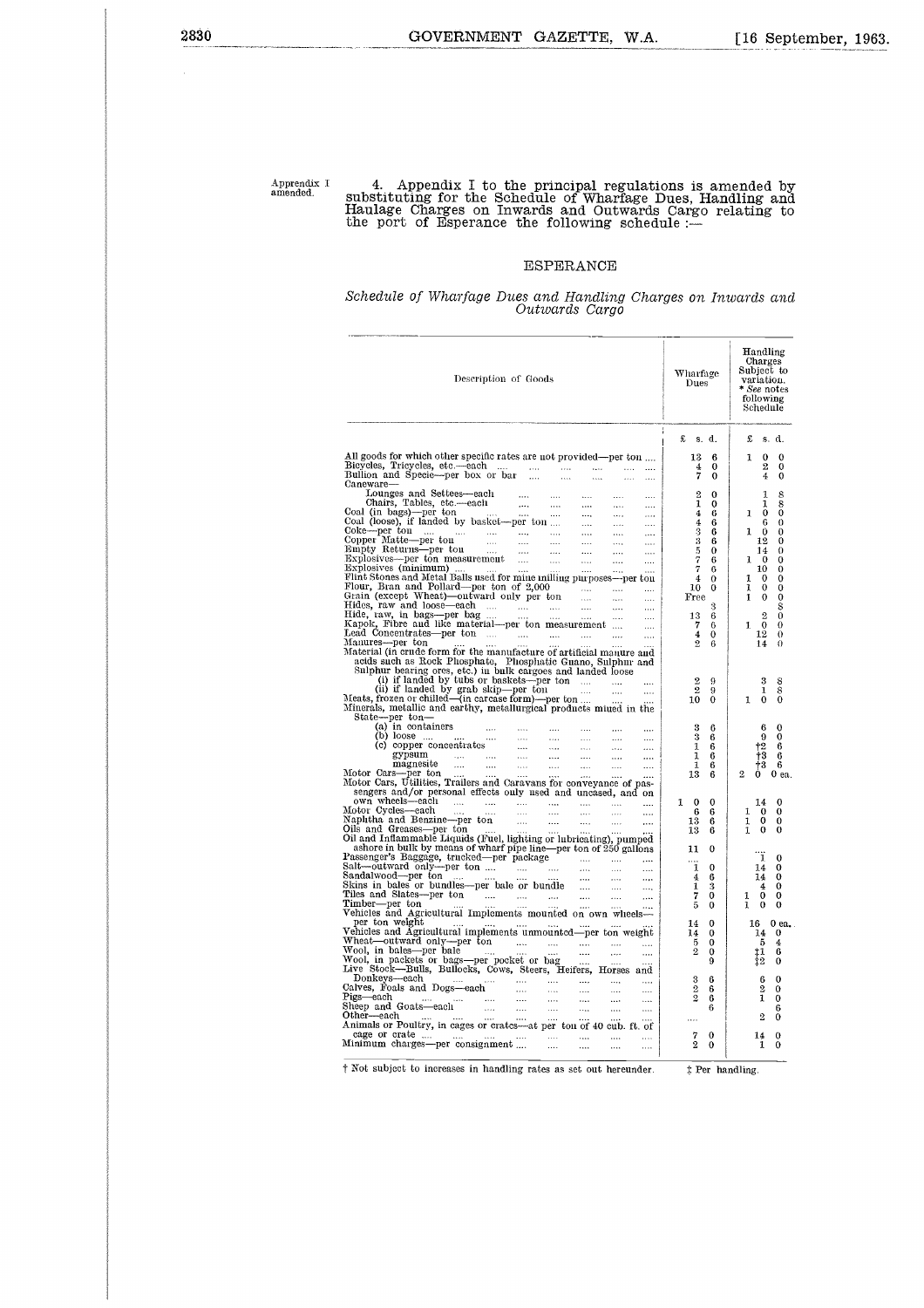*\* Handling Charges :*

- (a) All rates of handling charges shall for each complete penny variation<br>in the ordinary hourly rate of pay to waterside workers be increased or<br>decreased as the case may require by one per centum—On and from<br> $22nd$  April 31 per centum.
- (b) Australian Stevedoring Industry Authority Levy : On and from 1st April, 1962 the surcharge as per regulation 10B (1) (b) hereof to be added<br>to handling charges is 22½ per centum.

*Haulage Charges :*

The rates of charges set down in the Schedule do not include haulage or other charges levied by the Railways Commission.

Haulage charges at rates levied by the Railways Commission will be collected by Harbour and Light Department.

Berthage *Dues :*

(a) All vessels exceeding 300 tons gross register using the jetty for loading or discharging cargo shall pay berthing dues at the following rates :— 9d. per ton on all cargo landed or shipped.

Minimum, £3 10s. per day of 24 hours or part thereof.

Vessels not exceeding 300 tons gross register shall pay berthing dues as above but the minimum to be imposed on such vessels shall be  $E2$  10s. per day of 24 hours or part thereof.

Fishing boats not exceeding 50 tons gross register-10s. per week.

Ships' boats-4s. per day of 24 hours or part thereof.

Small motor boats or fishing vessels, no berthing dues.

Vessels of war of any nationality and vessels owned by the Government of Her Britannic Majesty's States or Dominions, provided such vessels are not engaged in trade or carrying goods under freight or charter on presentation of certificate from the Master or Department concerned, no berthing dues.

(b) Coal hulks, tugs, and dredges—£14 10s. per annum. Launches for public hire—£7 10s. per annum. These fees are payable half-yearly in advance, on the 1st day of January and the 1st day of July.

Hulks, tugs, and other non-seagoing vessels shall not be allowed to occupy berths when vessels with cargo or passengers require same.

(c) In the case of vessels using the jetty, but not loading or discharging cargo, the following berthage dues are to be paid :-

Vessels of 300 tons gross register and over—£3 10s. per day of 24 hours or part thereof.

Vessels of less than 300 tons gross register—£2 5s. per day of 24 hours or part thereof.

Fishing boats not exceeding 100 tons gross register, when taking stores only (including ice), 6s. per day of 24 hours or part thereof.

#### *Harbour Improvement Berthage Dues :*

A special harbour improvement berthing due of 9d. per ton on all cargo landed or shipped shall be payable in addition to charges provided for above, by all ships (including coasters, overseas and interstate vessels) using any wharf.

#### *Lighting Jetty :*

Four shillings per hour including approach lights. Approach lights only 2s. per hour.

#### *Fresh Water :*

Supplied to ships 11s. 9d. per 1,000 gallons.

#### *Ships' Stores :*

Stores for the consumption of vessel by which shipped are free of wharfage dues, but handling charge shall be payable at ordinary cargo rates according to services rendered.

#### *Cylindrical Cargo :*

Manifested on square measurement shall for the purpose of wharfage dues and handling charges be reduced by one-fifth.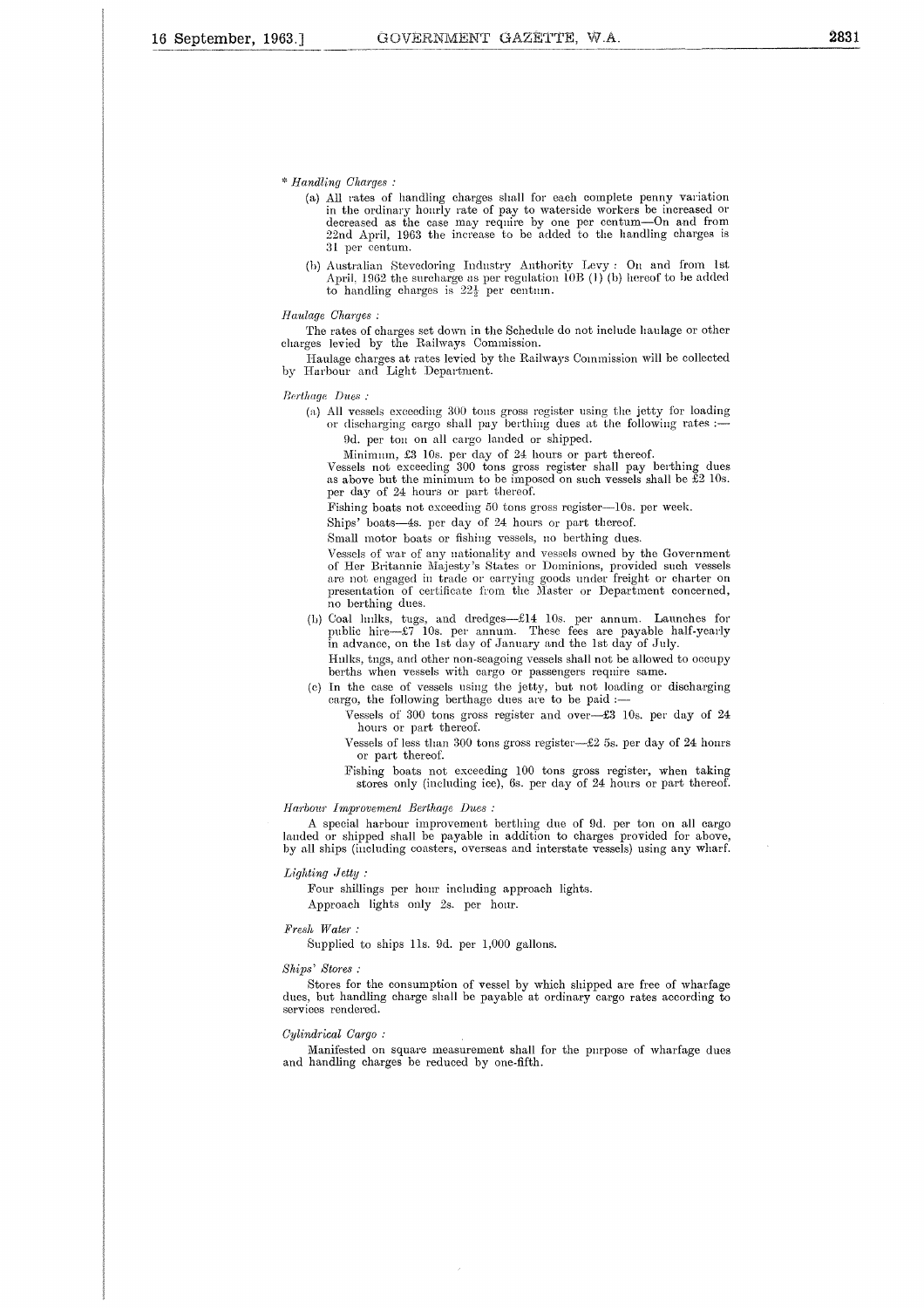GOVERNMENT GAZETTE, W.A. [16 September, 1963.

#### LOCAL GOVERNMENT ACT, 1960. The Municipality of the City of Perth. By-law No. 75—Swimming Pool at City of Perth Aquatic Centre, Beatty Park—Amendment. By-law Relating to Baths.

L.G. 799/62.

IN pursuance of the powers conferred upon it by the abovementioned Act and of all other powers enabling it, the Council of the abovementioned Municipality hereby records having resolved on the 15th day of July, 1963, to make and submit for confirmation by the Governor the following amendment to by-law No. 75: Beatty Park—Amendment.<br>By-law Relating to Baths.<br>By-law Relating to Baths.<br>wers conferred upon it by the abovementioned Act<br>nabling it, the Council of the abovementioned Muni-<br>wing resolved on the 15th day of July, 1963, r heret<br>bmit<br>No. 7<br>Hed the mmore<br>reunto<br>[L.S.]

That clause 31 thereof be amended by adding at the end thereof Provided that during the period 1st May to 1st September inclusive the following charges for admission shall apply:

**s.** d.

Dated the 23rd day of August, 1963. The Common Seal of the City of Perth was hereunto affixed in the presence of

 $TLS.1$ 

Recommended

A. C. CURLEWIS, Deputy Lord Mayor. W. A. McI. GREEN, Town Clerk.

L. A. LOGAN, Minister for Local Government.

Approved by His Excellency the Lieutenant-Governor and Administrator in Executive Council this 29th day of August, 1963.

W. S. LONNIE, Acting Clerk of the Council.

LOCAL GOVERNMENT ACT, 1960. The Municipality of the City of Subiaco. By-laws Relating to Buildings.

L.G. 759/62.

IN pursuance of the powers conferred upon it by the abovementioned Act and of all other powers enabling it, the Council of the abovementioned Municipality hereby records having resolved on the 28th day of May, 1963, to repeal the following by-laws and submit to the Governor for approval: 759/62.<br>
Lance of the powers conferred upon it by the abovementioned<br>
Ill other powers enabling it, the Council of the abovementioned M<br>
nereby records having resolved on the 28th day of May, 1963, to re<br>
wing by-laws and

(a) Building By-law No. 2, Gazetted on the 12th December, 1952.

(b) Residential Flat Building By-law No. 4, Gazetted on the 3rd August, 1951.

Dated the 17th day of July, 1963. The Common Seal of the Council of the City of Subiaco was hereto affixed in the presence of:

J. H. ABRAHAMS, G. 0. EDWARDS, Town Clerk.

Recommended

L. A. LOGAN, Minister for Local Government.

Approved by His Excellency the Lieutenant-Governor and Administrator in Executive Council this 29th day of August, 1963.

> W. S. LONNIE, Acting Clerk of the Council.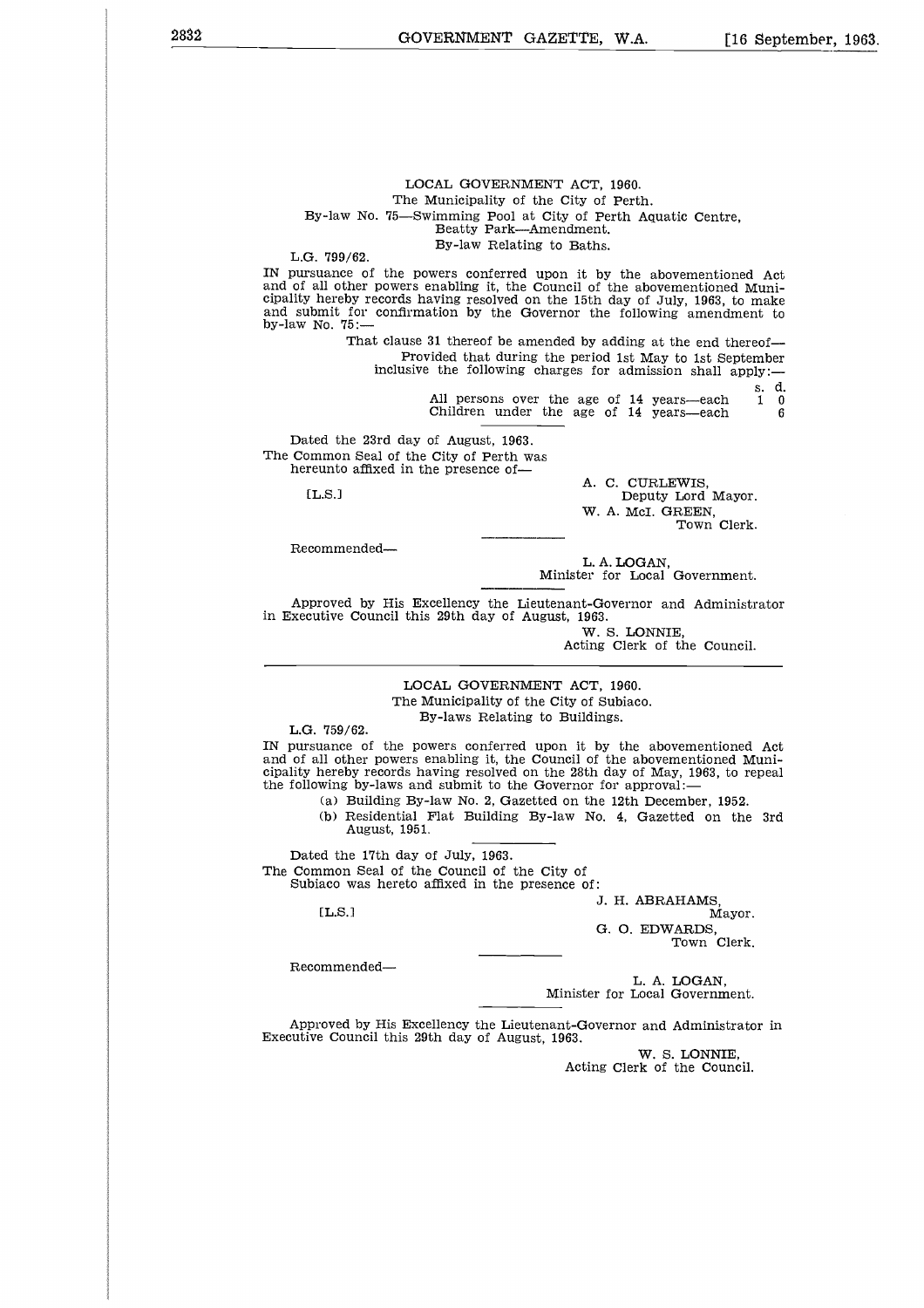#### LOCAL GOVERNMENT ACT, 1960.

The Municipality of the Town of Albany.

Adoption of Draft Model By-laws Relating to Street Lawns and Gardens. L.G. 595/63.

IN pursuance of the powers conferred upon it by the abovementioned Act, the Council of the abovementioned Municipality hereby records having resolved on the 8th day of July, 1963, to adopt Draft Model By-laws published in the *Gazette* of the 7th day of February, 1963:

Local Government Model By-laws (Street Lawns and Gardens) No. 11. The whole of the by-laws.

Dated this 19th day of August, 1963. The Common Seal of the Town of Albany was hereunto affixed by authority of a resolution of the Council in the presence of day of July, 1963, to adopt Draft Model By-laws published in<br>
day of July, 1963, to adopt Draft Model By-laws published in<br>
of the 7th day of February, 1963:—<br>
Local Government Model By-laws (Street Lawns and Gardens) No.<br>

C. JOHNSON,

F. BRAND, Town Clerk.

Recommended

L. A. LOGAN, Minister for Local Government.

Approved by His Excellency the Lieutenant-Governor and Administrator in Executive Council this 29th day of August, 1963. W. S. LONNIE,

Acting Clerk of the Council.

#### LOCAL GOVERNMENT ACT, 1960.

The Municipality of the Town of York.

Adoption of Draft Model By-laws No. 10 Relating to Petrol Pumps. L.G. 531/63.

IN pursuance of the powers conferred upon it by the abovementioned Act, the Council of the abovementioned Municipality hereby records having resolved on the 12th day of August, 1963, to adopt the Draft Model By-laws published in the *Government Gazette* of 16th day of January, 1963, as are here set out: Notion of Draft Model By-laws No. 10 Relating to Petrol Pumps.<br>
E 531/63.<br>
uance of the powers conferred upon it by the abovementioned Act,<br>
of the abovementioned Municipality hereby records having resolved<br>
of August, 196

Local Government Model By-laws (Petrol Pumps) No. 10. The whole of the by-laws are adopted without amendment.

Dated the 16th day of August, 1963.

P. M. A. GLASS,

C. J. ASHBOLT, Town Clerk.

Recommended

L. A. LOGAN, Minister for Local Government.

Approved by His Excellency the Lieutenant-Governor and Administrator in Executive Council this 29th day of August, 1963. W. S. LONNIE,

Acting Clerk of the Council.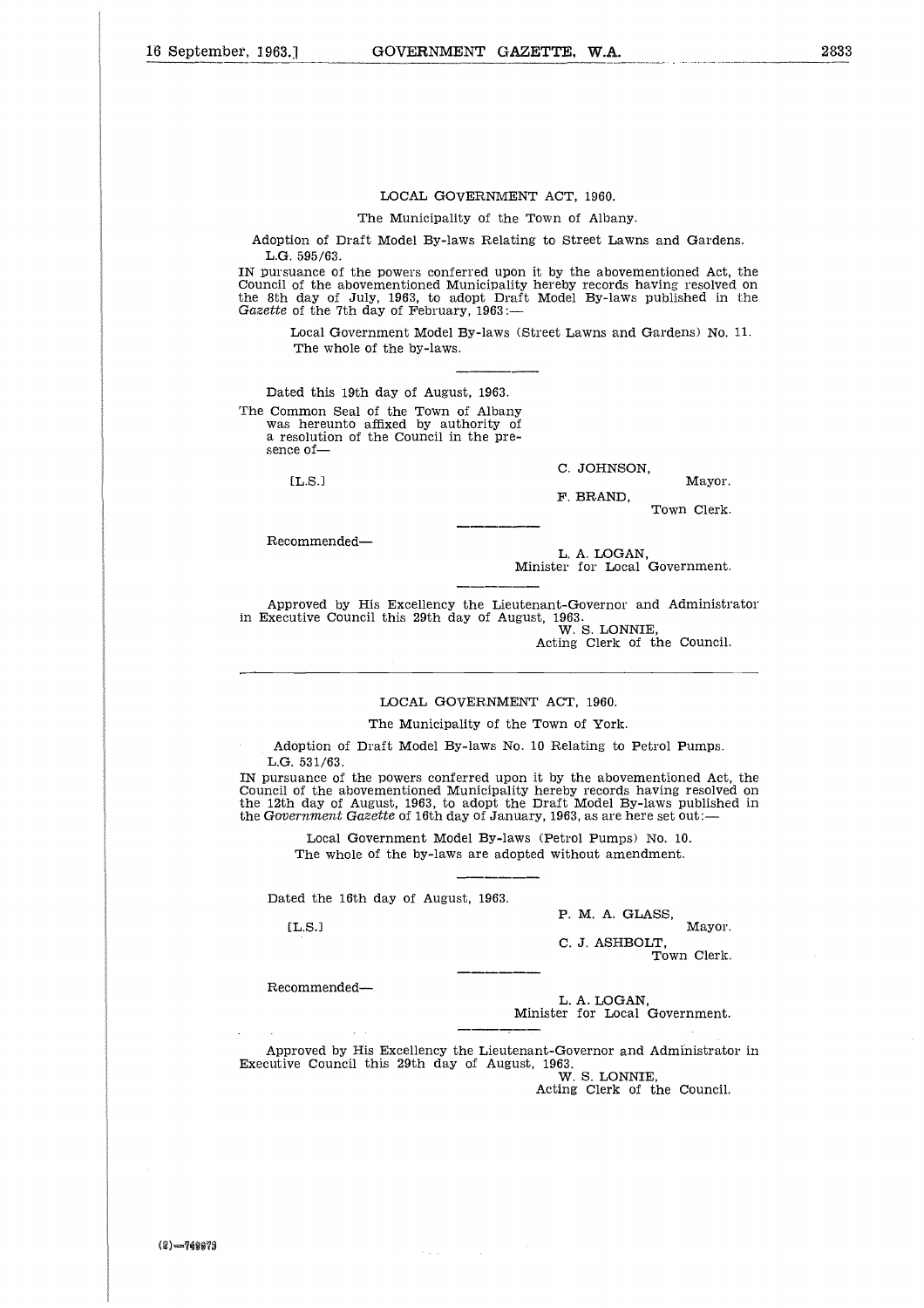#### LOCAL GOVERNMENT ACT, 1960.

The Municipality of the Shire of Cockburn.

Adoption of Draft Model By-law (Storage of Inflammable Liquid), No. 12. L.G. 418/63.

IN pursuance of the powers conferred upon it by the abovementioned Act, the Council of the abovementioned Municipality hereby records having resolved on the 24th day of July, 1963, to make and submit for confirmation by the Governor the following by-law:

To adopt the whole of the Draft Model By-laws (Storage of Inflammable Liquid) known as Local Government Model By-laws (Storage of Inflammable Liquid), No. 12 published in the *Government Gazette* of the 29th day of May, 1963.

Dated the 26th day of July, 1963.

J. H. COOPER,

EL.S.l President.

E. L. EDWARDES, Shire Clerk.

Recommended

L. A. LOGAN, Minister for Local Government.

Approved by His Excellency the Lieutenant-Governor and Administrator in Executive Council this 29th day of August, 1963.

W. S. LONNIE, Acting Clerk of the Council.

#### LOCAL GOVERNMENT ACT, 1960.

The Municipality of the Shire of Cockburn.

Adoption of Local Government Model By-laws (Signs, Hoardings and Billposting), No. 13.

L.G. 419/63.

IN pursuance of the powers conferred upon it by the abovementioned Act, the Council of the abovementioned Municipality hereby records having resolved on the 24th day of July, 1963, to make and submit for confirmation by the Governor the following by-law:

To adopt the whole of the Draft Model By-laws (Signs, Hoardings and Billposting) known as Local Government Model By-laws (Signs, Hoardings and Billposting), No. 13, published in the *Government Gazette* of the 11th day of June, 1963.  $\frac{419}{6}$ <br>
(ance of the day of mand 1<br>  $\frac{1}{6}$ <br>  $\frac{1}{6}$ <br>  $\frac{1}{6}$ <br>  $\frac{1}{6}$ <br>  $\frac{1}{6}$ <br>  $\frac{1}{6}$ <br>  $\frac{1}{6}$ <br>  $\frac{1}{6}$ <br>  $\frac{1}{6}$ <br>  $\frac{1}{6}$ <br>  $\frac{1}{6}$ <br>  $\frac{1}{6}$ <br>  $\frac{1}{6}$ <br>  $\frac{1}{6}$ <br>  $\frac{1}{6}$ <br>  $\frac{1}{6}$ <br>  $\frac{$ 

Dated the 26th day of July, 1963.

 $[**L.S.**]$ 

J. H. COOPER,

President. E. L. EDWARDES,

Shire Clerk.

Recommended

L. A. LOGAN, Minister for Local Government.

Approved by His Excellency the Lieutenant-Governor and Administrator in Executive Council this 29th day of August, 1963.

> W. S. LONNIE, Acting Clerk of the Council.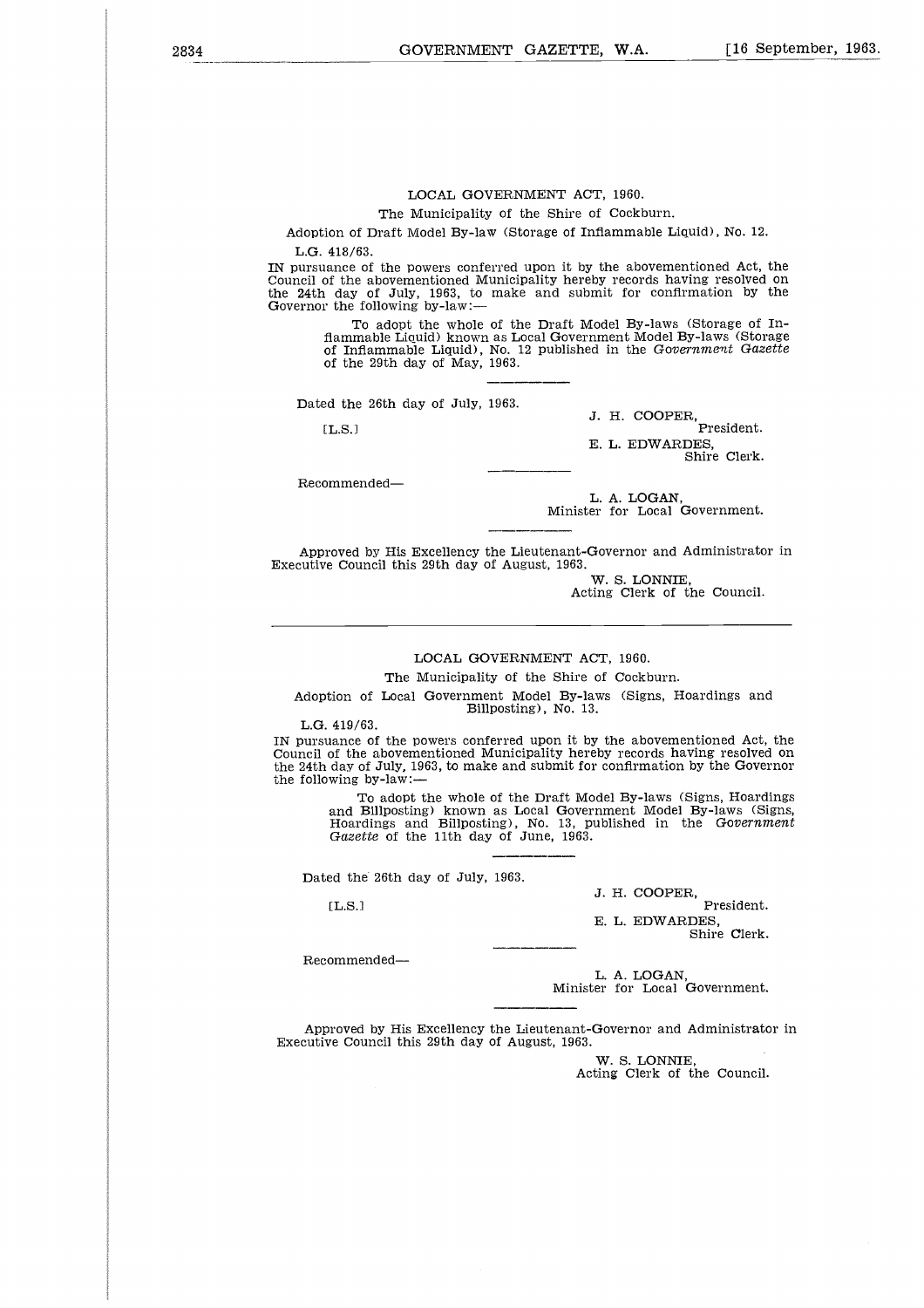#### LOCAL GOVERNMENT ACT, 1960-1962.

#### The Municipality of the Shire of Belmont.

Adoption of Draft Local Government Model By-laws (Petrol Pumps) No. 10. L.G. 604/63.

1N pursuance of the powers conferred upon it by the abovementioned Act and of all other powers enabling it, the Council of the Shire of Belmont records having resolved on the 22nd day of July, 1963, to adopt and submit for confirmation by the Governor, Local Government Model By-laws (Petrol Pumps) No. 10 which was published in the *Government Gazette* on the 16th January, 1963.  $\begin{array}{c} 6 \ 1 \ \hline 1 \ \hline 1 \ \hline 2 \ \hline 1 \ \hline 1 \end{array}$ 

Dated this 23rd day of July, 1963. The Common Seal of the Shire of Belmont was hereunto affixed pursuant to a

resolution of the Council in the presence of-

 $[**L.S.**]$ 

B. CLAYDEN,

President. W. G. KLENK,

Shire Clerk.

Recommended-

L. A. LOGAN, Minister for Local Government.

Approved by His Excellency the Lieutenant-Governor and Administrator in Executive Council this 29th day of August, 1963.

> W. S. LONNIE Acting Clerk of the Council.

LOCAL GOVERNMENT ACT, 1960-1962.

The Municipality of the Shire of Dandaragan.

Adoption of Draft Model By-laws Relating to Petrol Pumps No. 10. L.G. 568/63.

IN pursuance of the powers conferred upon it by the abovementioned Act, the Council of the abovementicned Municipality hereby records having resolved on the 20th day of April, 1963, to adopt such Draft Model By-laws published in the *Gazette* of the 16th day of January, 1963:

Local Government Model By-laws (Petrol Pumps) No. 10. The whole of the by-law.

Dated the 14th day of August, 1963. The Common Seal of the Shire of Dandaragan was hereto affixed this 14th day of August, 1963. 3, 3 th 7 让 . b . b . n . A

L.S.]

M. E. ROBERTS, President. A. D. CAMERON, Shire Clerk.

Recommended

L. A. LOGAN, Minister for Local Government.

Approved by His Excellency the Lieutenant-Governor and Administrator in Executive Council this 29th day of August, 1963.

W. S. LONNIE Acting Clerk of the Council.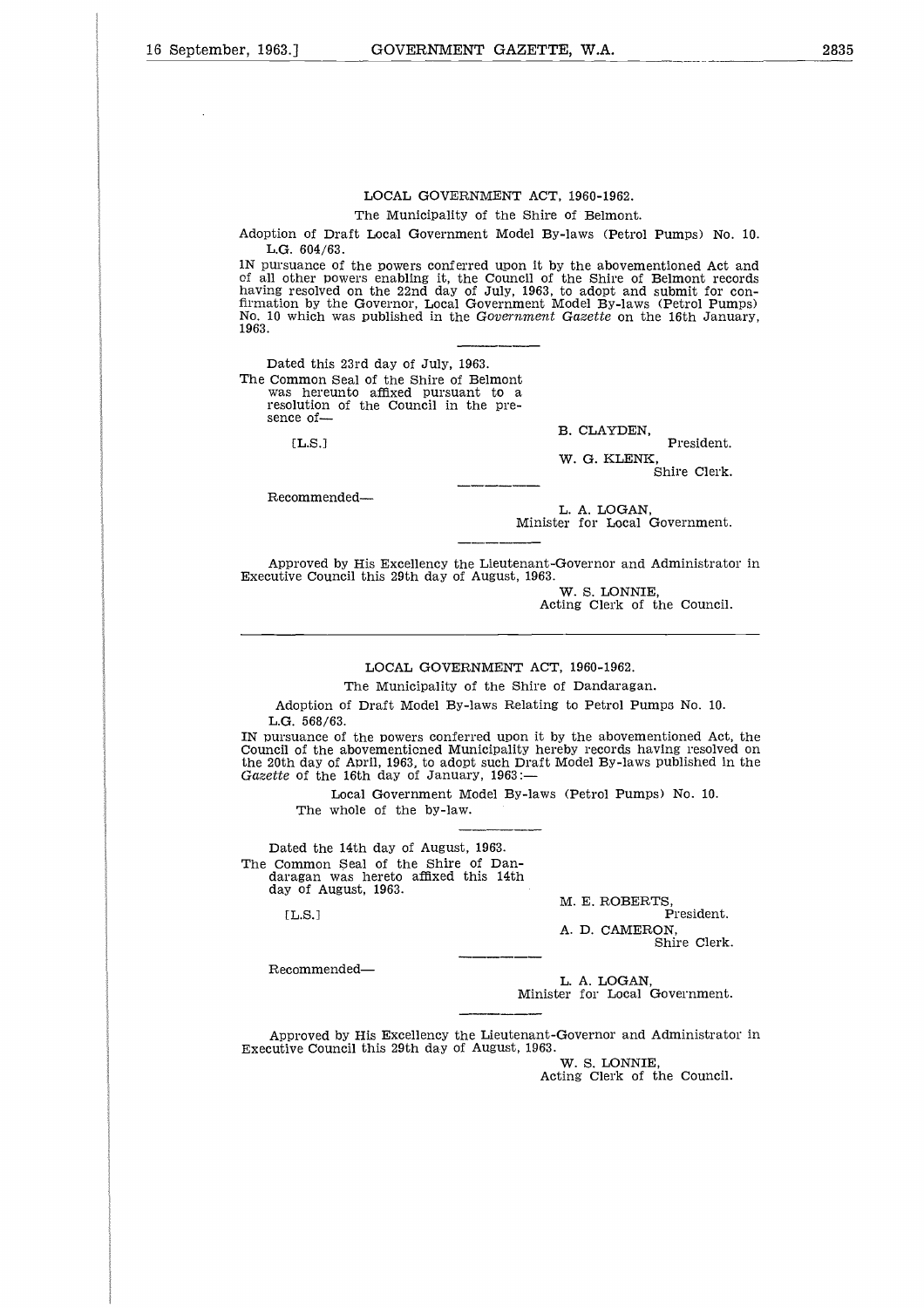#### LOCAL GOVERNMENT ACT, 1960.

The Municipality of the Shire of Wanneroo.

Adoption of Draft Model By-Laws Relating to Standing Orders. L.G. 305/63.

IN pursuance of the powers conferred upon it by the abovementioned Act, the Council of the abovementioned Municipality hereby records having resolved on the 13th day of May, 1963, to adopt such of the Draft Model By-Laws published in the *Government Gazette* on the 12th December, 1961, and amend-ments published in the *Government Gazette* on the 25th January, 1962, and 8th May, 1962, and with such alterations as are here set out:-

1. Throughout the by-laws where the word "Mayor" appears, it shall be substituted with the word "President".

2. Rule 88 (2). After the words "Mayor and" add the word "four" before the word "Councillors".

3. Rule 93, second line. Insert after the words "less than" the word "three" before the word "members".

Dated the 14th day of August, 1963. The Seal of the Shire of Wanneroo was hereunto affixed by authority of a resolution of the Council in the presence of-, b<br>h<br>c<br>i

[L.S.]

Recommended

E. CRISAFULLI, President. S. R. HARDWICKE, Acting Shire Clerk.

L. A. LOGAN. Minister for Local Government.

Approved by His Excellency the Lieutenant-Governor and Administrator in Executive Council this 29th day of August, 1963.

W. S. LONNIE, Acting Clerk of the Council.

#### LOCAL GOVERNMENT ACT, 1960.

The Municipality of the Shire of Cockburn.

Adoption of By-law Relating to Animals and Vehicles on Roads and the Deposit of Rubbish and Other Materials on Streets and Public Places.

L.G. 397/63.

IN pursuance of the powers conferred upon it by the abovementioned Act and all other powers enabling it, the Council of the abovementioned Municipality hereby records having resolved on the 10th day of July, 1963, to make and submit for confirmation by the Governor the following by-law:-

1. (a) In this by-law

"Act" means the Local Government Act, 1960;

"appointed place" means a yard or other piece of land set aside as a place to which obstructing vehicles may be removed pursuant to this by-law;

"authorised person" means a person appointed by the Council to seize animals or vehicles pursuant to this by-law;

"public place" has the meaning given it by the Act.

(b) An animal that is secured in any portion of a public place wherein animals may lawfully be secured and a vehicle that is parked in any portion of a public place wherein vehicles may lawfully be parked is not obstructing for the purposes of this by-law, unless, in the case of an animal, it is so secured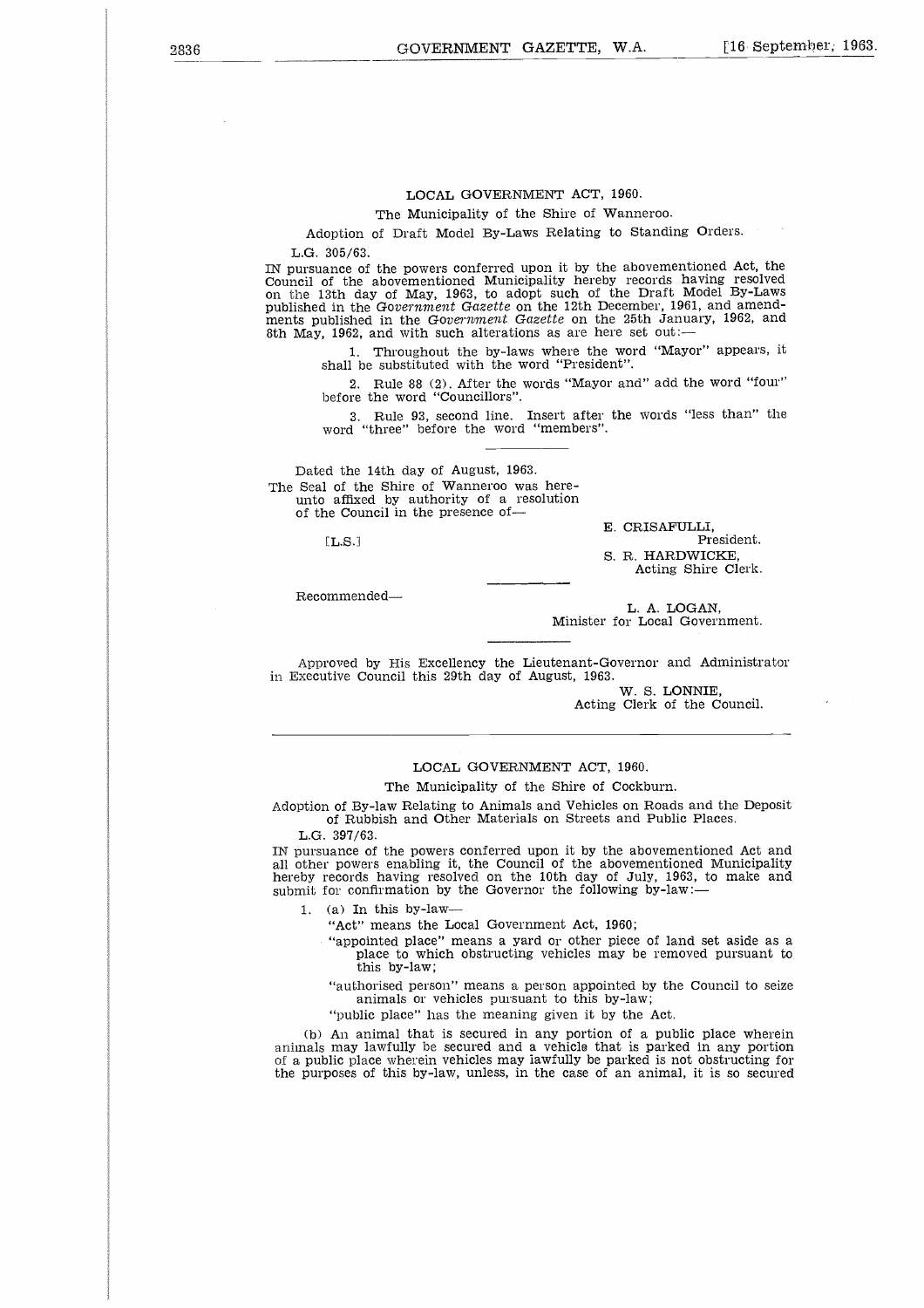for any period exceeding eight hours and, in the case of a vehicle, it is so parked for any period exceeding twenty-four hours, without the consent in writing of the Clerk of the Council.

2. No person shall without the written authority of the Council commit any of the following acts:

- (a) Leave an animal or vehicle or any part of a vehicle in a public place so as to obstruct any portion of that place.
- (b) Break up, damage, or destroy any street, way, footpath or other public place.
- (c) Throw, place or deposit any obstruction, box, case, crate, bottle, coal, timber, brick or other material on or in any public place.
- (d) Throw, place or deposit any rubbish, vegetable substance, garden clippings or any offensive noxious or dangerous substance or utensils or glass or any litter on any public place.
- (e) Light any fire or burn any rubbish or material on any public place.
- (f) Fell any tree on or across any public place.
- (g) Cause any obstruction to or prevent vehicles or persons having the free or unhindered use of any street, way, or footpath.
- (h) Cause or permit any water from a hose or sprinkler to interfere with the use of any street, way or footpath by pedestrians.

3. The Council may appoint a person as an authorised person for the purposes of this by-law.

4. The Council may appoint a yard or other piece of land as a place to which vehicles may be removed pursuant to this by-law and shall give notice in the *Gazette* and in a newspaper circulating within its district of the situation of any appointed place.

Where an authorised person or a member of the Police Force finds an animal or vehicle left in a public place, contrary to the provisions of clause 2 (a) of this by-law, he may remove the animal or vehicle therefrom and shall thereupon

(a) in the case of an animal, place it in a public pound;

(b) in the case of a vehicle, place it in an appointed place.

6. Where an authorised person places an animal in a public pound, pursuant to clause 5 of this by-law, the animal shall thereafter be dealt with according to law.

7. Where an authorised person places a vehicle in an appointed place, pursuant to clause 5 of this by-law, he shall enter in a register to be provided by the Council for that purpose, details of the time and date, a description of the vehicle, and of the place from which it was removed; and shall notify the Clerk of the Council.

8. The Clerk of the Council shall exhibit on the Notice Board of the Council a notification that a vehicle therein described has been placed in the appointed place and shall, unless the vehicle is sooner recovered, keep that notifications exhibited for a period of not less than seven days.

9. A person may recover a seized vehicle from an appointed place, by paying to the Clerk of the Council

- (a) the cost incurred by the Council in removing the vehicle thereto; and
- (b) the sum of ten shillings per day for each day or part of a day that the vehicle has remained in the appointed place; and upon payment of that cost and charge the Clerk, if satisfied that the person is the owner of the vehicle or is a person entitled to possession of the vehicle, shall permit him to remove it.

10. Where a vehicle, placed in an appointed place, in accordance with the provisions of this by-law has not been recovered by the owner or a person entitled thereto within one month from the day upon which it was there placed the Council may cause the vehicle to be offered for sale by public auction or by public tender and thereupon accept the best offer made; and where no offer is made for the purchase of the vehicle, the Council may cause it to be destroyed.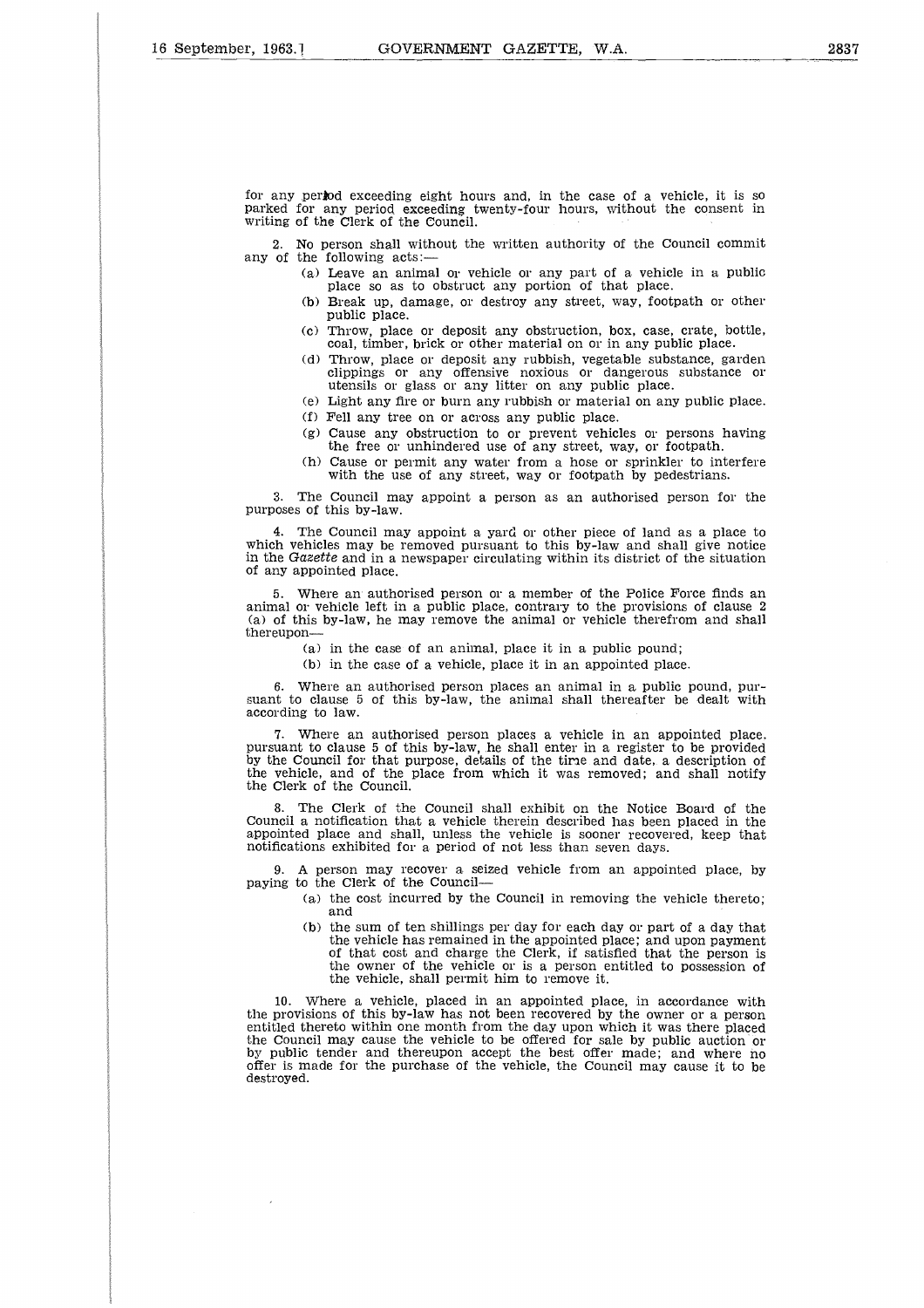11. A person is not entitled to any claim, by way of damages or otherwise, against the authorised person, member of the Police Force, or the Council in respect of any vehicle or animal seized and dealt with under the provisions of this by-law or against any person who purchases a vehicle sold by the Council under the provisions of clause 10 of this by-law.

12. (1) The proceeds of the sale of a vehicle under the provisions of clause 10 of this by-law shall be applied by the Council

(a) firstly, in meeting the costs of the sale; and

(b) secondly, in meeting the cost of removal of the vehicle to the appointed place, and a sum of ten shillings for each day or part of a day that the vehicle remained in that place; and those sums shall be paid into the Municipal Fund.

(2) Any surplus of the proceeds of the sale shall be paid by the Council into its trust fund, and may be paid within ten years to any person who satisfies the Council that he was the owner of the vehicle at the time of its sale by the Council.

13. Where any tree, rubbish, bottle, clippings, or other material of any kind has been deposited on, or any excavation has been made in or on, or any injury has been caused to the surface of, or any obstruction has been caused to prevent vehicles or persons having the free or unhindered use of any street, way, footpath, or other public place in contravention of this by-law the Council may remove such deposit or obstruction and/or may reinstate such street, way, footpath or other public place at the expense of the person or persons responsible for such deposit, excavation or injury and may recover the amount of the expense from such person or persons in a Court of competent jurisdiction in addition to any penalty for which such person or persons may be liable under this by-law. ne uk ca<br>pa<br>pa

14. Any person committing a breach of this by-law shall be guilty of an offence and liable on conviction to a penalty not exceeding £50.

Dated the 15th day of July, 1963.

1L.S.1

Recommended

J. H. COOPER, President. E. L. EDWARDES, Shire Clerk.

L. A. LOGAN, Minister for Local Government.

Approved by His Excellency the Lieutenant-Governor and Administrator in Executive Council this 29th day of August, 1963.

W. S. LONNIE, Acting Clerk of the Council.

#### STATE HOUSING ACT, 1946-1961.

State Housing Commission,

Perth, 29th August, 1963.

HIS Excellency the Lieutenant-Governor and Administrator in Executive Council, acting pursuant to the powers conferred by the State Housing Act, 1946-1961, has been pleased to make the regulations set forth in the schedule hereunder.

(Sgd.) A. D. HYNAM, General Manager, State Housing Commission.

#### Schedule. Regulations.

Principal regulations.

1. In these regulations the State Housing Act Regulations published in the *Government Gazette* on the 12th August, 1949, and amended from time to time thereafter, by notices published in the *Government Gazette,* are referred to as the principal regulations.